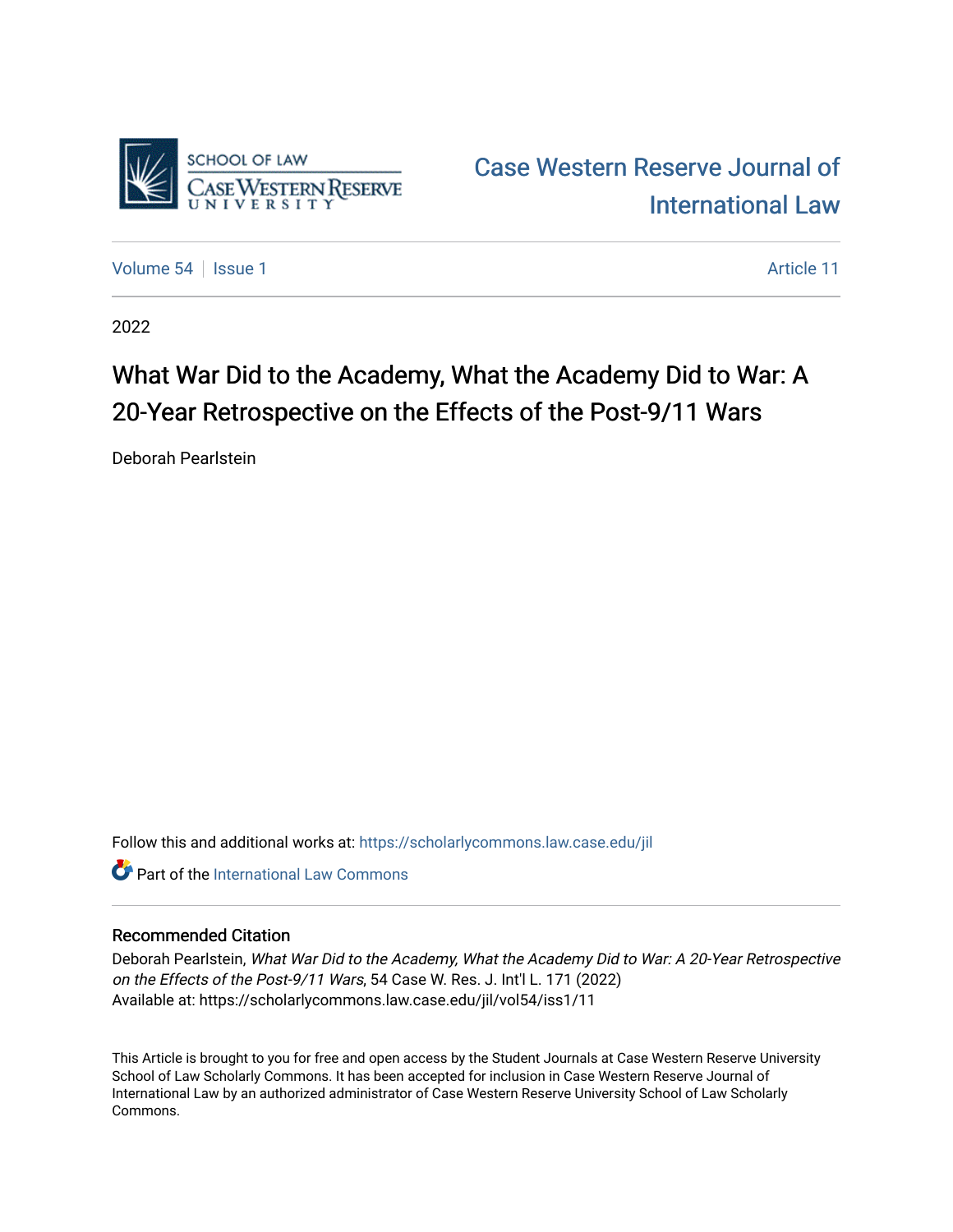# WHAT WAR DID TO THE ACADEMY, WHAT THE ACADEMY DID TO WAR: A 20-YEAR RETROSPECTIVE ON THE Effects of the Post-9/11 Wars

*Deborah Pearlstein\**

### TABLE OF CONTENTS

#### I. INTRODUCTION

When tapped by the Lincoln Administration at the height of the American Civil War to help draft what would become a historic contribution to the development of the law of war, Francis Lieber was working as a professor.<sup>1</sup> It is an aspect of his biography that rarely figures first in most discussions of Lieber. Lieber is most known for his authorship of General Orders No. 100, "Instructions for the Government of Armies of the United States in the Field,"2 which set forth basic rules for the conduct of forces in war. Today, Lieber's Code is recognized worldwide for having laid critical groundwork for the modern law of armed conflict. While falling far short of contemporary standards for humanitarian protection in war—and arguably tailored to tolerate just enough violence against civilians to secure the Union's advantages in fighting the particular war for which it was drafted—

<sup>\*</sup> Professor of Law, Benjamin N. Cardozo School of Law, Yeshiva University, and Co-Director, Floersheimer Center for Constitutional Democracy. This Article was prepared for a Symposium at Case Western Reserve University School of Law, "The Academy and International Law: A Catalyst for Change and Innovation." Thanks are due to Zachary Ramsfelder for his excellent research assistance.

<sup>1.</sup> *See* JOHN FABIAN WITT, LINCOLN'S CODE: THE LAWS OF WAR IN AMERICAN HISTORY 1 (2012).

<sup>2.</sup> *Id.* at 8.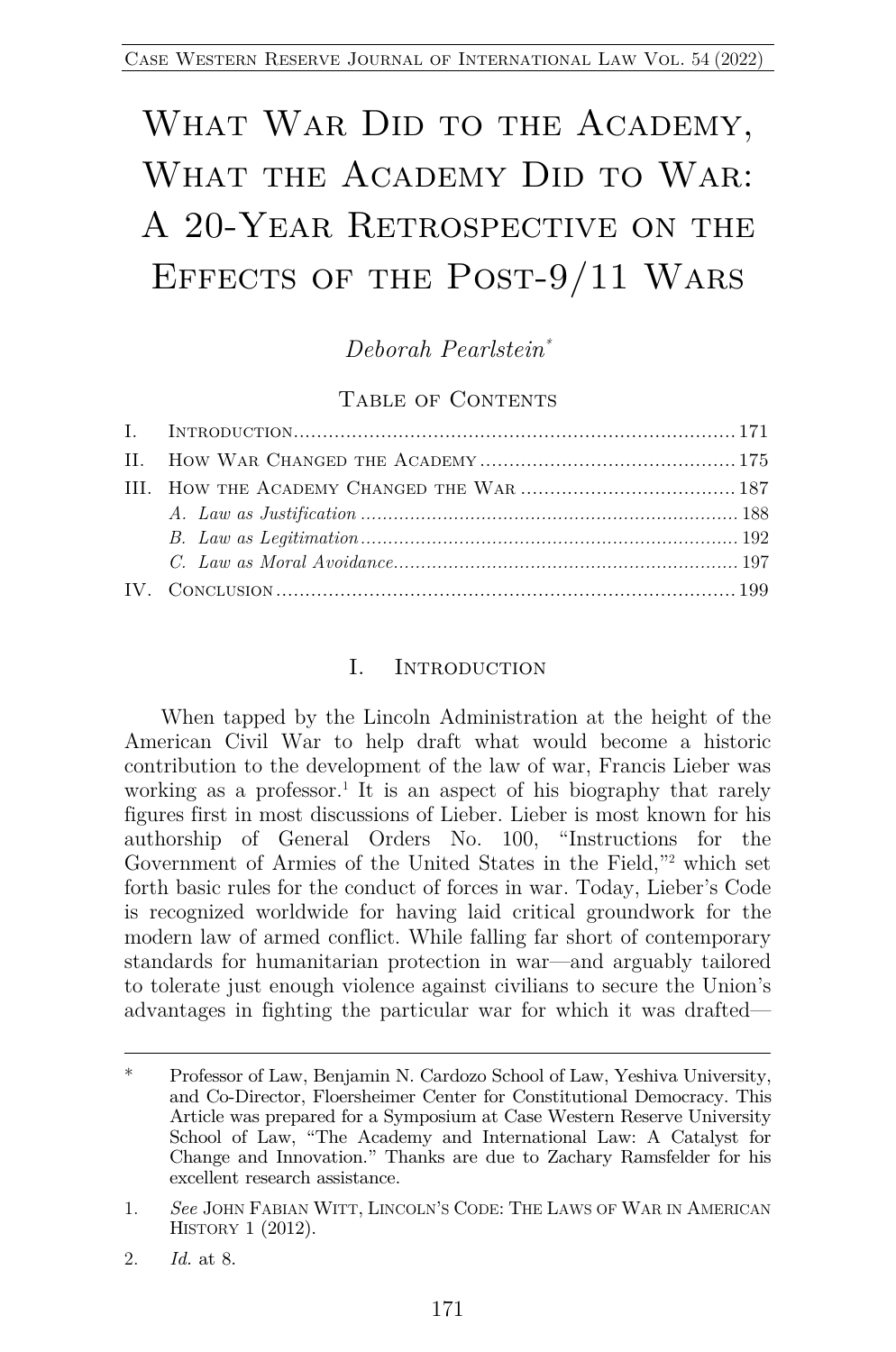there is little question of the significance of Lieber's contribution to international law.3 Today, the law of war practice group in the American Society of International Law rightly bears his name, as does the center for the study of the law of armed conflict at the U.S. Military Academy at West Point, where students have been instructed in the terms of the Lieber Code since 1863.4

Yet without for a moment diminishing the significance of his contributions to law, it is perhaps worth noting in the context of this Symposium that Lieber's contributions to education were rather less noteworthy. As a professor at South Carolina College, where he taught from 1835 to 1856, "Lieber proved to be a desultory teacher . . . mostly because he lacked the patience to give his students a chance to get a word in edgewise."5 Not exactly the teaching evaluation one aims to receive. In one sense of course, highlighting such criticism seems unfair. No human being can excel in every endeavor, and few achieve what Lieber did in any single effort in a lifetime. Indeed, it was during Lieber's tenure at South Carolina that war would begin to divide not only the country but his own family; one of his sons allied with the South and later died as a member of the Army of the Confederacy.<sup>6</sup> At the same time, the relative weakness of Lieber's teaching is a useful reminder of the complexity of the multifarious roles many academics have come to play—not only as teachers and authors, but also as practicing lawyers, consulted experts, and, in the rarer cases, changers of the world. It is a service that is, at its best, capable of benefitting the lives of students and citizens alike, as lessons learned in academia inform the law and policy of States, and vice versa. It also carries no small measure of risk, and not just to unsatisfied students. Professors enjoy a measure of professional credibility and knowledge that enables them to function equally effectively as either constraints on or enablers of State power. In the two decades since the attacks of September 11, we have seen ample examples of both.

In many respects, legal academia was caught as flat-footed as anyone by the events of  $9/11$ . None of the top three American law schools, for example, had offered courses in National Security Law in

<sup>3.</sup> *Id.* at 3.

<sup>4.</sup> *Lieber Society on the Law of Armed Conflict*, AM. SOC'Y INT'L L., https:// www.asil.org/community/lieber-society-law-armed-conflict [https://perma. cc/P4J7-WJEX]; *About the Lieber Institute*, LIEBER INST. W. POINT, https: //lieber.westpoint.edu/about/lieber/[https://perma.cc/SC25-3CMX].

<sup>5.</sup> WITT, *supra* note 1, at 176.

<sup>6.</sup> *Id.* at 180; *see also* NIELS EICHHORN, ATLANTIC HISTORY IN THE NINETEENTH CENTURY: MIGRATION, TRADE, CONFLICT, AND IDEAS 196–97 (2019).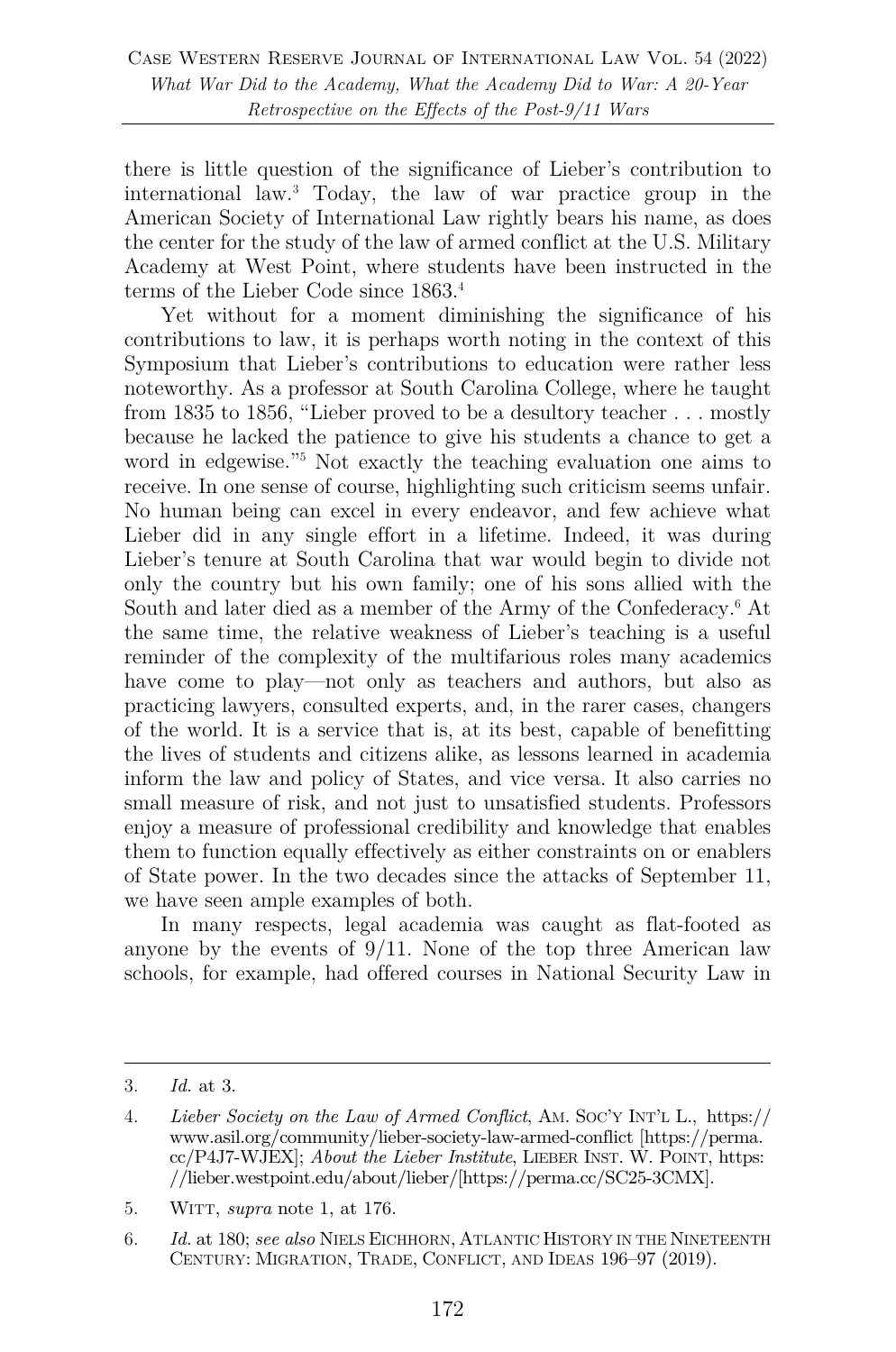the academic year before the attacks.7 But the legal academy saw a surge of interest in national security and international law among U.S. students after the attacks, and curricula and course catalogs expanded to respond.8 Well beyond specialty courses, the rapid developments in law and policy generated in response to the attacks made it necessary for even standard law school classes, from civil procedure to constitutional law, to integrate cases involving foreign relations and national security.9 Such changes brought with them any number of positive consequences. Students graduating from U.S. law schools now are in a far better position to grapple with the mammoth security challenges facing the United States than lawyers were twenty years ago, when counsel inside the government and out struggled with what were novel fields for many. It has been equally encouraging to see civilian academia more productively engaged with the sprawling American military and military academy, relationships that had become fraught since the Vietnam War, effectively limiting vitally important areas of research and understanding.

Perhaps in part because of academia's relative unpreparedness in 2001, academics' effect on legal policy during the post-9/11 wars was a far more mixed bag.10 As in Lieber's time, many professors played pivotal roles in challenging government policies in defense of the law representing clients inside government and out; drafting amicus briefs; helping to inform Congress and members of the press; and writing broadly, including in popular venues, to analyze and highlight the legal significance of U.S. actions.<sup>11</sup> It is equally possible to identify ways in which academics played critical roles in efforts to justify or legitimate legally and morally suspect State behavior. Sometimes this influence was exercised directly, as, for example, legal counsel to government officials.12 Often the influence of academics was less direct, as when, for example, prominent scholars wrote influential pieces defending the value of torture in interrogation.13 But just measuring the extent to

- 9. *See, e.g.*, Ashcroft v. Iqbal, 556 U.S. 662, 670 (2009).
- 10. *See infra* Part III.
- 11. *See generally* Andrew Kent, *Constitution and the Laws of War During the Civil War*, 85 NOTRE DAME L. REV. 1839, 1840–47 (2010).
- 12. *See, e.g.*, Memorandum from John Yoo, Deputy Assistant Gen. Couns., Off. of Legal Couns. & Robert J. Delahunty, Special Couns., Off. of Legal Couns., to William J. Haynes II, Gen. Couns., Dep't of Def. (Jan. 9, 2002), https://nsarchive2.gwu.edu/NSAEBB/NSAEBB127/02.01.09.pdf [https:// perma.cc/53S7-QQAF].
- 13. *See infra* Part III.A.

<sup>7.</sup> *See* Survey of Law School Course Catalogues (1999–2000) (on file with author).

<sup>8.</sup> *Id.*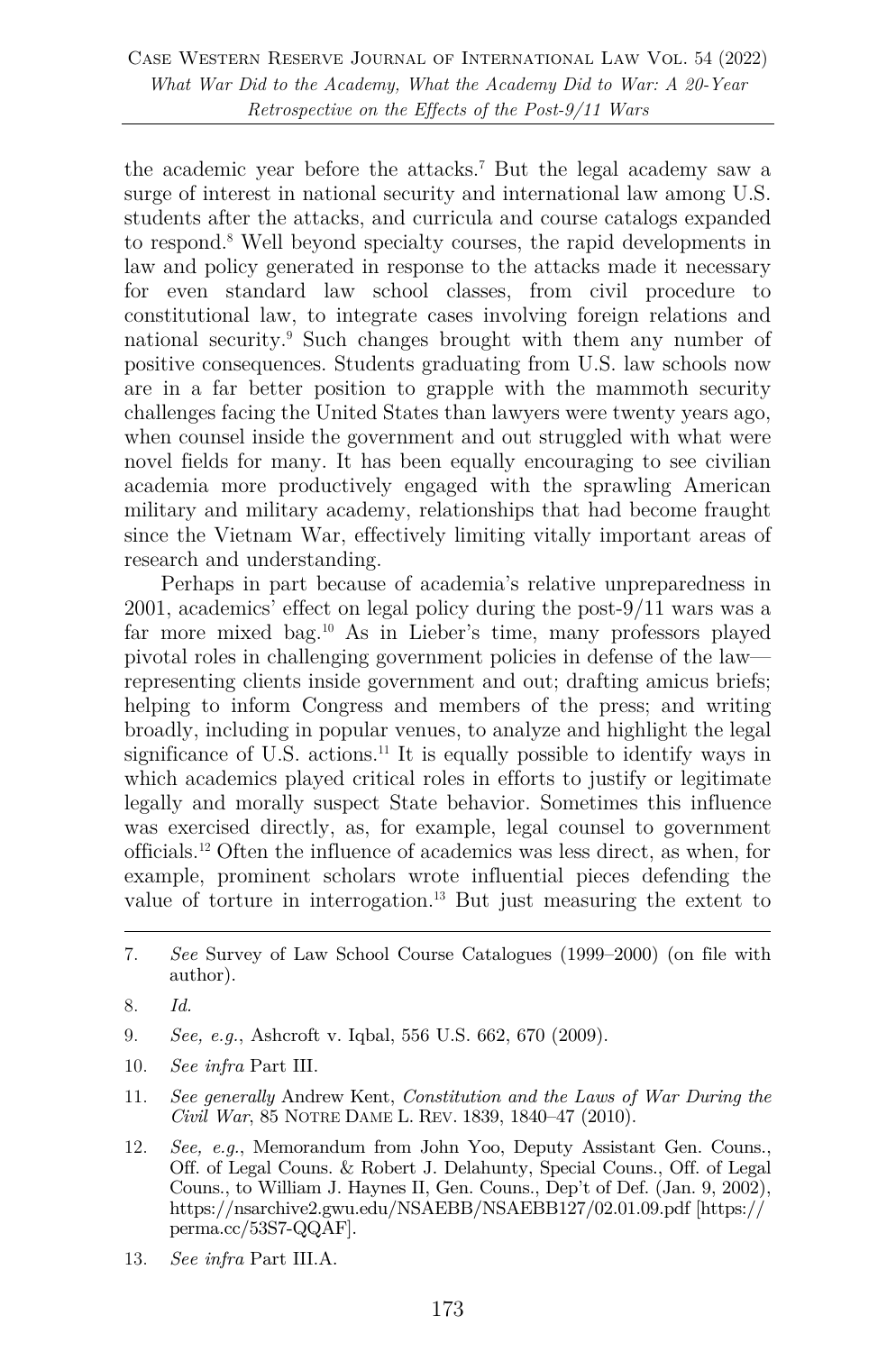which academics advanced or hindered legal development does not fully capture the range of ways in which legal experts influence State policy. Among the more challenging critiques levied against those advocating compliance with international law has been the worry that such efforts, however well intentioned, in fact functioned to legitimate many of the most problematic U.S. policies of the era.<sup>14</sup> As discussed below, some of these critiques are unpersuasive. But as a genre, they are worth taking seriously. For it is now clear that lawyers had a profound impact on the direction of U.S. counterterrorism operations post-9/11, for better and worse. Understanding when and why it could be for worse—and what lessons we should take for academic engagement going forward is among this Article's tasks.

The issue is of no small present moment. A large fraction of students entering law school today were young children on September 11, 2001. These students have no living memory of, and have had no necessary exposure to, the shocking pictures of torture from the U.S. detention facility in Abu Ghraib;15 the harrowing path of U.S. citizen Jose Padilla, held in military custody for years without access to counsel;16 or the generational impact of U.S. drone strikes on civilian populations in and out of conflict zones overseas.17 Yet even now that the last U.S. combat troops have exited Afghanistan, lawyers must continue to grapple with the ongoing litigation surrounding U.S. detention in Guantánamo; military commission trials of accused al-Qaeda terrorists; a very active debate in Congress about the fate of still-active authorizations for the use of force; and the growing need to respond to the threat posed by a different set of terrorists operating

<sup>14.</sup> *See Former OLC Chief Jack Goldsmith Reflects on Post 9/11 Legal Opinions*, DUKE L. (Nov. 13, 2007), https://law.duke.edu/news/formerolc-chief-jack-goldsmith-reflects-post-911-legal-opinions-1/ [https://perma. cc/YP9J-AFH9].

<sup>15.</sup> *Iraq Prison Abuse Scandal Fast Facts*, CNN (Mar. 5, 2021, 5:55 PM), https://www.cnn.com/2013/10/30/world/meast/iraq-prison-abuse-scand al-fast-facts/index.html [https://perma.cc/KQD3-GXEL].

<sup>16.</sup> Amnesty Int'l, *Further Information on UA 166/03 (AMR/084/2003, 11 June 2003): Incommunicado Detention/Detention Without Charge/Legal Concern*, AI Index AMR 51/030/2004 (Feb. 16, 2004).

<sup>17.</sup> *See* Missy Ryan, *'There Have to Be Limits': Guantanamo Attorneys Challenge Lifetime Imprisonment Without Charge*, WASH. POST (July 11, 2018), https://www.washingtonpost.com/world/national-security/there-ha ve-to-be-limits-lawyers-for-guantanamo-inmates-challenge-lifetime-imprison ment-without-charge/2018/07/11/f3933faa-8533-11e8-9e80-403a221946a7\_s tory.html [https://perma.cc/8HLW-VTZL].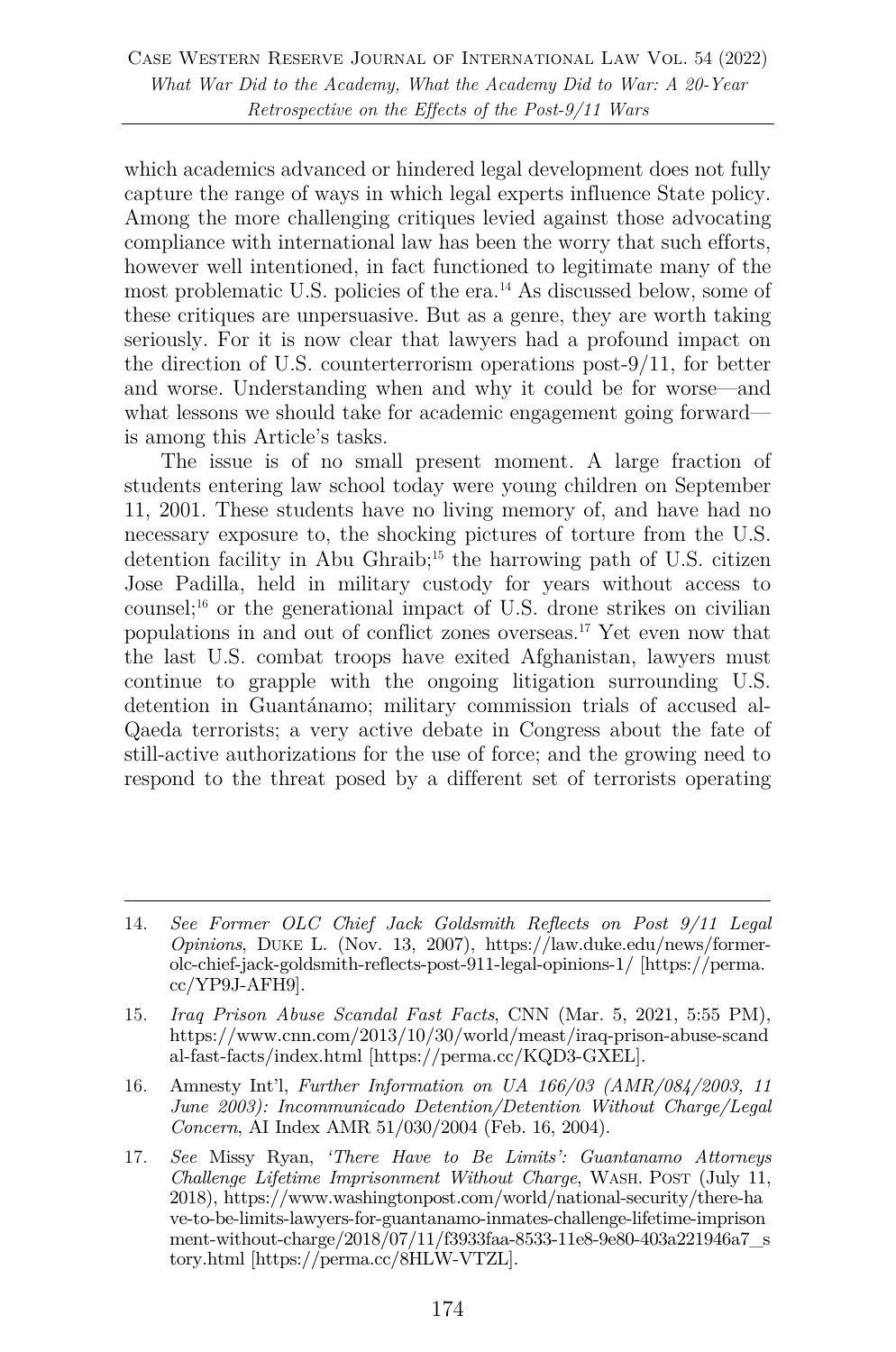transnationally and domestically.18 The mission of preparing students to work in these fields is as important as ever.

More broadly still, it is hardly just law-and-security or international law academics who must grapple with the uncertain real-world impact of their work. The profound challenges facing democracy in the United States and around the world test the propriety of adhering to pedagogical norms of balance and neutrality inside the classroom, especially in the face of violent or anti-democratic speech outside it. All legal academics are bound by professional ethical obligations as both lawyers and teachers. Particularly for those whose work may guide regulation at the boundary between war and peace, there seems an additional moral obligation, to avoid making it easier or more likely for policy makers to act in ways inconsistent with humanitarian or human rights law. Fulfilling that obligation means ensuring we act in full awareness of our work's complex effects.

## II. How War Changed the Academy

In the first years following the attacks of September 11, 2001, the great orator Cicero gained a popularity likely not experienced by a Roman statesman for centuries. Cicero's maxim *inter arma silent leges*—commonly translated as "laws fall silent in wartime"—was invoked repeatedly by scholars, commentators, and federal officials alike.19 As one prominent American scholar summarized: "It is difficult to read our constitutional history, however, without believing that the Constitution is often reduced at best to a whisper during times of war."<sup>20</sup> Cicero had long since become a favorite of academics interested

- 19. *See* Hamdi v. Rumsfeld, 542 U.S. 507, 579 (2004) (Scalia, J., dissenting); John A.E. Vervaele, *Anti-Terrorist Legislation in the US:* Inter Arma Silent Leges*?*, 13 EUR. J. CRIME, CRIM. L. & CRIM. JUST. 201 (2005).
- 20. Sanford Levinson, *What Is the Constitution's Role in Wartime?*, FINDLAW (Oct. 17, 2001), https://supreme.findlaw.com/legal-commentary/what-isthe-constitutions-role-in-wartime.html [https://perma.cc/AE3J-7QSH] ("Does law speak in time of war? And, if so, to whom, and how loudly?"). *See also* Richard A. Posner, *Desperate Times, Desperate Measures*, N.Y. TIMES (Aug. 24, 2003), https://www.nytimes.com/2003/08/24/books/de s perate-times-desperate-measures.html [https://perma.cc/7JWT-ALAG] ("Since September 11, 2001, the United States has been at war. It is a war

<sup>18</sup>*. See* Charlie Savage & Carol Rosenberg, *Biden Legal Team Divided on Scope of Rights of Guantanamo Detainees*, N.Y. TIMES (July 8, 2021), https://www.nytimes.com/2021/07/08/us/politics/biden-rights-guantana mo-detainees.html [https://perma.cc/SDD6-YST8]; Katherine Ebright, *A Bipartisan Bill to Rein in Presidential War-Making*, BRENNAN CTR. FOR JUST. (Sept. 30, 2021), https://www.brennancenter.org/our-work/analysisopinion/bipartisan-bill-rein-presidential-war-making [https://perma.cc/6P 4U-ZDJQ].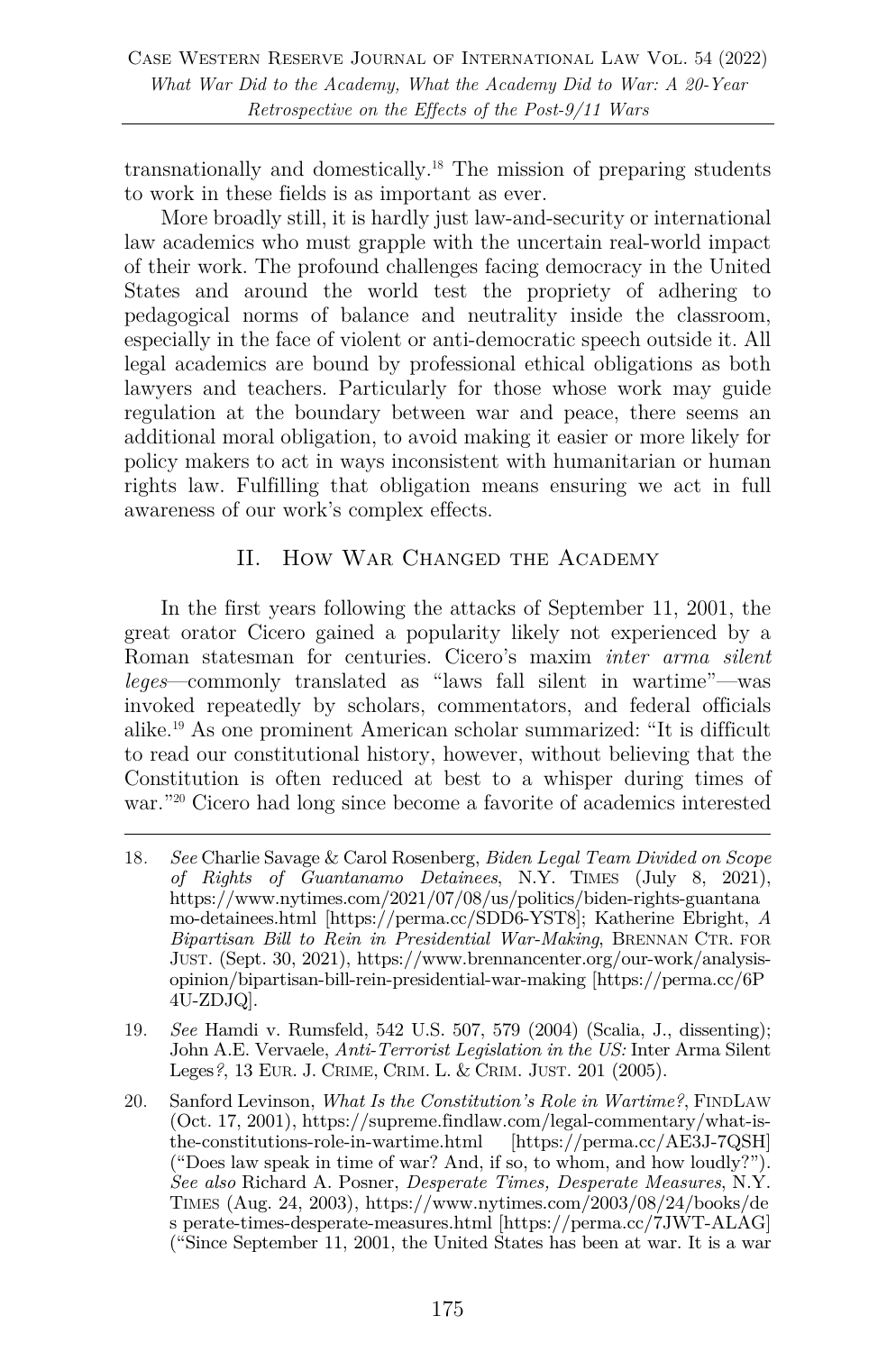in America's legal response to wars past. By 1998, Cicero's maxim earned a place as the final chapter title of then-Chief Justice William H. Rehnquist's 1998 book, *All the Laws but One*, which charted the United States' imperfect wartime history of protecting otherwise fundamental rights.<sup>21</sup> In the Chief Justice's estimation, broadly consistent with then-received academic wisdom, U.S. history showed that, while laws may not fall "silent" in wartime, they would at least "speak with a different voice."<sup>22</sup> Indeed, the vast weight of scholarly opinion in the years preceding 9/11 was that the courts would, as had been their wont, defer to executive views on all questions of war and foreign affairs, <sup>23</sup> and the executive would, as had been its wont, not much trouble itself with law regulating war. $24$ 

unlike our previous wars, but it is a war nonetheless. War places law under pressure."). Less than a week after the attacks, before any assessment of cause or fault, House Minority Leader Richard Gephardt made this clear: "[W]e're not going to have all the openness and freedom we have had." Senate Minority Leader Trent Lott justified a starker view: "When you're at war," he said, "civil liberties are treated differently." Charles V. Peña, *What Price Security?*, CATO INST. (Sept. 17, 2001), https://www.cato. org/commentary/what-price-security-0 [https://perma.cc/NT3S-CSZY]. Anticipating the effect of potential future attacks on domestic liberties, the forecast has been even worse. *See, e.g.*, Michael Ignatieff, *Lesser Evils*, N.Y. TIMES MAG. (May 2, 2004), https://www.nytimes.com/2004/05/02/maga zine/lesser-evils.html [https://perma.cc/DX4M-BUGY] ("Once the zones of devastation were cordoned off and the bodies buried, we might find ourselves, in short order, living in a national-security state on continuous alert, with sealed borders, constant identity checks and permanent detention camps for dissidents and aliens. Our constitutional rights might disappear from our courts, while torture might reappear in our interrogation cells.").

- 21. WILLIAM H. REHNQUIST, ALL THE LAWS BUT ONE: CIVIL LIBERTIES IN WARTIME 218–25 (1998).
- 22. *Id.* at 225.
- 23. *See, e.g.*, LOUIS HENKIN, FOREIGN AFFAIRS AND THE U.S. CONSTITUTION 132 (2d ed. 1996) ("[F]oreign affairs make a difference. Here, the courts are less willing than elsewhere to curb the federal political branches, are even more disposed to presume the constitutional validity of their actions and to accept their interpretations of statutes, and have even developed doctrines of special deference to them."); Christina E. Wells, *Questioning Deference*, 69 MO. L. REV. 903, 906 & n.14 (citing sources) (2004); Department of Justice Oversight: Preserving Our Freedoms While Defending Against Terrorism, 107th Cong. 162 (2001) (statement of Laurence H. Tribe, Professor of Constitutional Law, Harvard Law School) ("[C]ourts necessarily see but one case at a time and in wartime tend to defer to the executive's greater knowledge and expertise.").
- 24. *See, e.g.*, LOUIS FISHER, PRESIDENTIAL WAR POWER (3d. ed. 1995) (cataloguing examples); HAROLD HONGJUH KOH, THE NATIONAL SECURITY CONSTITUTION: SHARING POWER AFTER THE IRAN-CONTRA AFFAIR (1990); ARTHUR M. SCHLESINGER, JR., THE IMPERIAL PRESIDENCY (1973).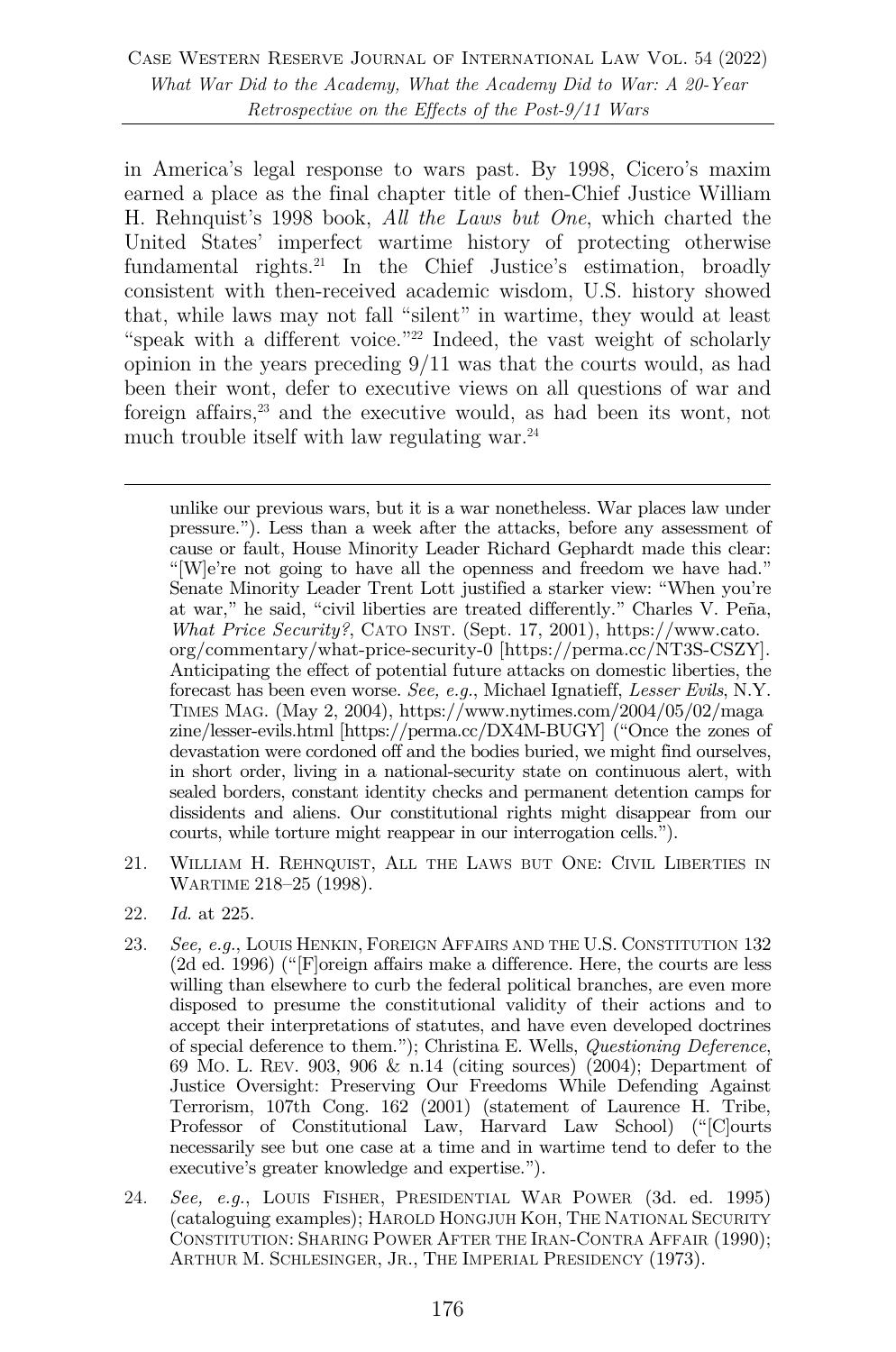Case Western Reserve Journal of International Law Vol. 54 (2022) *What War Did to the Academy, What the Academy Did to War: A 20-Year Retrospective on the Effects of the Post-9/11 Wars*

It was perhaps no small irony that lost in Cicero's service to modern academia was the reality that his famous *inter arma silent leges* maxim had been delivered in his capacity as legal counsel, as part of a defense oration championing the regular rule of law at a time when the Republic was collapsing around him.<sup>25</sup> Defending his client against a charge of murder, Cicero had argued the victim had attacked first.<sup>26</sup> He was making an argument grounded in that most basic principle of criminal law: the ordinary law of murder is silent when arms have already been raised and the victim acts in self-defense. How Cicero's defense oration came to stand for the far broader idea that law is broadly irrelevant (or at least quieter) in wartime may be lost to history. But by 9/11, the academic assumption about what was to come for law in the U.S. response to the attacks was not surprising. Most professors of international law teaching in the American academy around the turn of the millennium had themselves attended law school in the 1970s and early 1980s. <sup>27</sup> This was just after the American war in Vietnam during which U.S. courts indeed had little to say about the war's legality;<sup>28</sup> before the United States ratified the major treaties in international human rights;<sup>29</sup> and before the U.S. Army Field Manual was updated (after the massacre by U.S. troops of civilians in Vietnam at My Lai) to describe the main objective of wartime detention operations for the first time not as the "acquisition of maximum intelligence information," but rather, as the "implementation of the Geneva Conventions."30 Their

- 27. *See e.g.*, *School of Law 2002–2004 Academic Bulletin: Faculty and Staff*, IND. UNIV. BULLETINS, https://bulletins.iu.edu/iub/law/faculty.html [https: //perma.cc/KR82-CQP5]; UNIV. OF MICH. L. SCH., THE UNIVERSITY OF MICHIGAN LAW SCHOOL FACULTY 2003–2004, at 34 (2003).
- 28. *See e.g.*, Holtzman v. Schlesinger, 414 U.S. 1316, 1319–20 (1973); United States v. Sisson, 399 U.S. 267, 276 (1970).
- 29. Most major international human rights treaties were just beginning to enter into force in the 1970s. It was not until the 1990s that the United States ratified treaties such as the International Covenant on Civil and Political Rights (in 1992), and the Convention Against Torture (in 1994). *See generally* Aulona Haxhiraj, *The Covenant on Civil and Political Rights*, 3 JURIDICAL TRIB. 308, 310 (2013); Trent Buatte, *The Convention Against Torture and* Non-Refoulement *in U.S. Courts*, 35 GEO. IMMIGR. L.J. 701, 704 (2021).
- 30. JAMES F. GEBHARDT, THE ROAD TO ABU GHRAIB: U.S. ARMY DETAINEE DOCTRINE AND EXPERIENCE 44–50 (2005). *See also* James J. McGowan, Jr., *Training in the Geneva and Hague Conventions: A Dead Issue?*, ARMY LAW. 5 (1974); William Greider, *Teaching of War Law Revitalized by Army*, WASH. POST, Feb. 14, 1971, at A1. For a more detailed discussion of the evolution of U.S. military doctrine and training

<sup>25.</sup> CICERO, PRO MILONE 16–17 (G.P. Goold ed., N.H. Watts trans. 1992).

<sup>26.</sup> *Id.* at 17–19.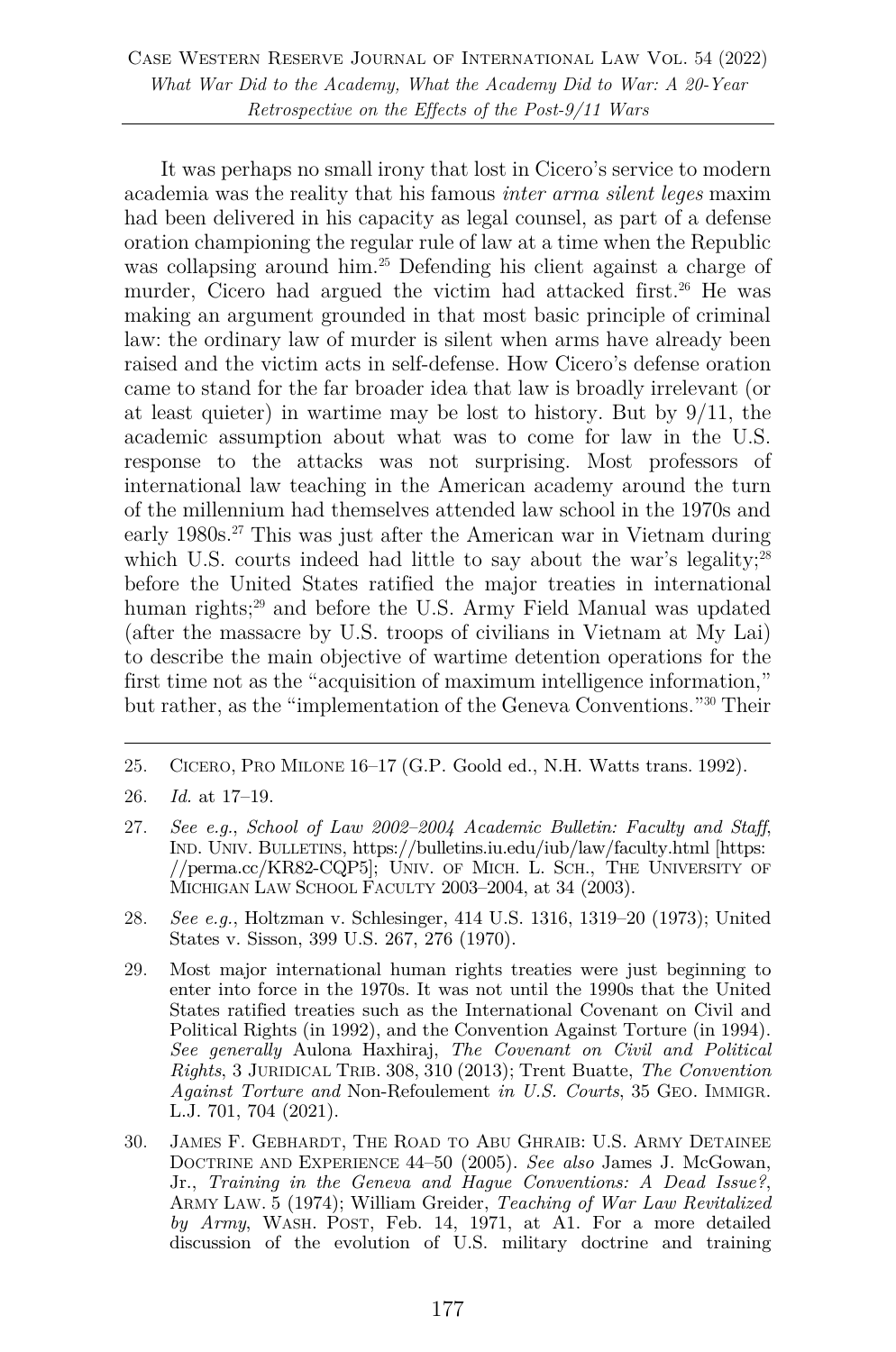own law professors had been trained in law before the modern Geneva Conventions had come into force. $31$  Law had developed an increasing amount to say about the regulation of force during their lifetimes, but it was far from apparent from their own legal education that anyone was listening.

Academia's pessimistic certainty about the fate of law in what would become the post-9/11 wars was no doubt compounded by the sizable gap that had grown between civilian academia and the U.S. military over the late twentieth century. Fueled in part by the growing separation between civilian and military more broadly,<sup>32</sup> thousands of students had come to see graduate education in the 1960s in part as a mechanism to avoid the draft, a path many teachers and administrators facilitated in the interest of channeling their own opposition to the war.<sup>33</sup> At the same time, antiwar backlash on college campuses against students enrolled in Reserve Officers Training Corps ("ROTC") programs led many colleges—including almost the entire Ivy League to disband or discontinue ROTC programs altogether. <sup>34</sup> The separation was compounded by deeply controversial federal policies in the 1990s requiring LGBTQ members of the military to remain closeted while in

- 31. Detley Vagts graduated from Harvard Law School in 1951; Louis Henkin in 1940. *See Alumni Focus: Detlev Vagts (1929–2013): Scholar of International Law and Transnational Law*, HARV. L. TODAY (Aug. 21, 2013), https://today.law.harvard.edu/detlev-vagts-1929-2013-scholar-ofinternational-law-and-transnational-law/ [https://perma.cc/Q7BK-Q3Y9]; William Grimes, *Louis Henkin, Leader in Field of Human Rights Law, Dies at 92*, N.Y. TIMES (Oct. 10, 2010), https://www.nytimes.com  $/2010/10/17/us/17$ henkin.html [https://perma.cc/Y3PF-CGF9].
- 32. *See* Michael C. Desch, *Explaining the Gap: Vietnam, the Republicanization of the South, and the End of the Mass Army*, *in* SOLDIERS AND CIVILIANS: THE CIVIL-MILITARY GAP AND AMERICAN NATIONAL SECURITY 289, 292–95 (Peter D. Feaver & Richard H. Kohn eds., 2001) (discussing how the transition from the draft to an all-volunteer military force contributed to the growing political gap between the military and civilian society); PETER D. FEAVER & CHRISTOPHER GELPI, CHOOSING YOUR BATTLES: AMERICAN CIVIL-MILITARY RELATIONS AND THE USE OF FORCE 5 (2004).
- 33. Lawrence M. Baskir & William A. Strauss, *The Draft and Who Escaped It*, *in* LIGHT AT THE END OF THE TUNNEL: A VIETNAM WAR ANTHOLOGY 460– 65 (Andrew J. Rotter ed., 1991).
- 34. Emma Moore & Andrew Swick, *Leveraging ROTC to Span the Civil-Military Gap*, CTR. FOR NEW AM. SEC. (Sept. 27, 2018), https://www.cnas .org/publications/reports/working-paper-leveraging-rotc-to-span-the-civilmilitary-gap [https://perma.cc/6FGM-M2KJ].

implementing the Geneva Conventions, see Deborah Pearlstein, *Finding Effective Constraints on Executive Power: Interrogation, Detention and Torture*, 81 IND. L.J. 1255 (2006).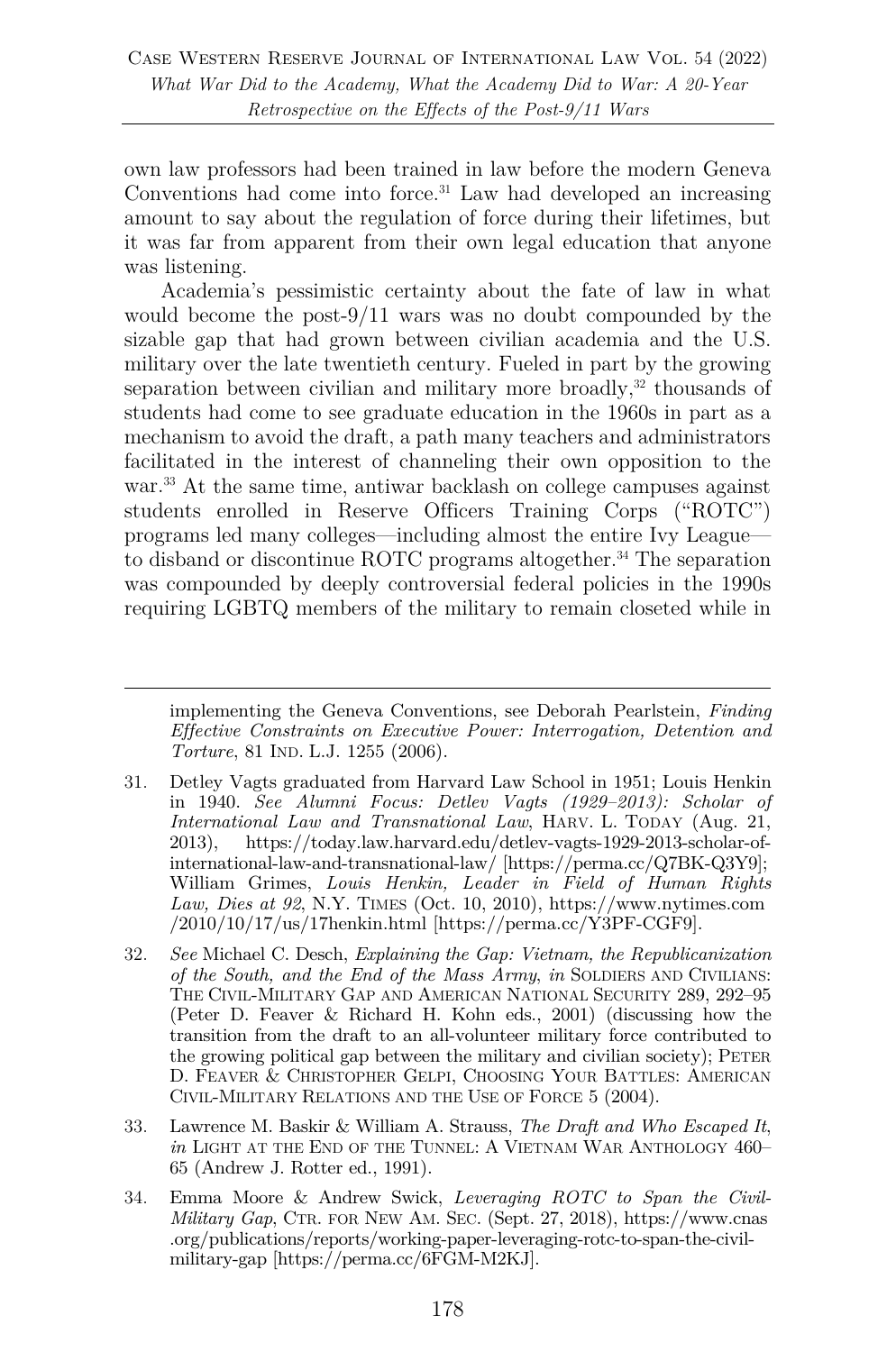service, and to require universities accepting federal funding to allow military recruiters on campus.<sup>35</sup>

Yet even as American litigation and scholarship surrounding the law regulating war began to grow dramatically in the wake of Vietnam36—including the production of the first law school casebook expressly devoted to national security, foreign relations law, and the law of armed conflict<sup>37—law</sup> school course offerings in national security law, the law of armed conflict, and the use of force remained relatively sparse even among the top twenty U.S. law schools.<sup>38</sup> Neither Harvard, Yale, nor Stanford offered a course in national security law during the 1999–2000 academic year.<sup>39</sup> That school year, only one of the twelve schools from which we obtained course records offered a stand-alone course in the law of armed conflict or international humanitarian law.40

So it was perhaps unsurprising that on September 12, 2001, as the United States embarked upon a mammoth global war effort that would span more than two decades, the Chief Legal Advisor to the National Security Council at the White House (later a State Department Legal Adviser) was a distinguished government attorney who had never taken a course in international law.41 He was far from alone. While it may never be possible to disentangle fully which aspects of the deeply problematic post-9/11 U.S. detention, interrogation, trial, and use-offorce policies were driven by design and which (at least in part) by

- 37. *Id.* at 34–35 (citing DONALD N. ZILLMAN, THE MILITARY IN AMERICAN SOCIETY: CASES AND MATERIALS  $(1978)$ ).
- 38. In preparing this Article, the author solicited course catalogues from the top twenty American law schools as listed in the *U.S. News & World Report* rankings for 1999–2000 and 2014–2015. The author included courses that covered international law, national security law, pressing geopolitical issues, or implicated contingencies of the "War on Terror." Some schools were only able to provide catalogues for earlier or later years. *See e.g.*, Course Catalogues for Yale Law School  $(1999-2000 \& 2014-2015)$  (on file with author).
- 39. Course Catalogues for Yale Law School, Harvard Law School, and Stanford Law School (1999–2000) (on file with author).
- 40. Harvard offered a course called "War/International Humanitarian Law: Norms, Crimes, and Institutions" in the 1999–2000 term. Course Catalogue for Harvard Law School (1999–2000) (on file with author).
- 41. Former Bush Administration National Security Council and State Department Legal Adviser John Bellinger has remarked that he did not take a course in International Law while a student at Harvard Law School. *An Interview with John Bellinger III*, 52 HARV. INT'L L. J. – ONLINE 32 (2010).

<sup>35.</sup> *Id.*; *see also* Rumsfeld v. F. for Acad. & Institutional Rts., 547 U.S. 47 (2006).

<sup>36.</sup> Peter Raven-Hansen et al., *A Brief History of the Field of National Security Law*, *in* NATIONAL SECURITY LAW: FIFTY YEARS OF TRANSFORMATION 33 (2012).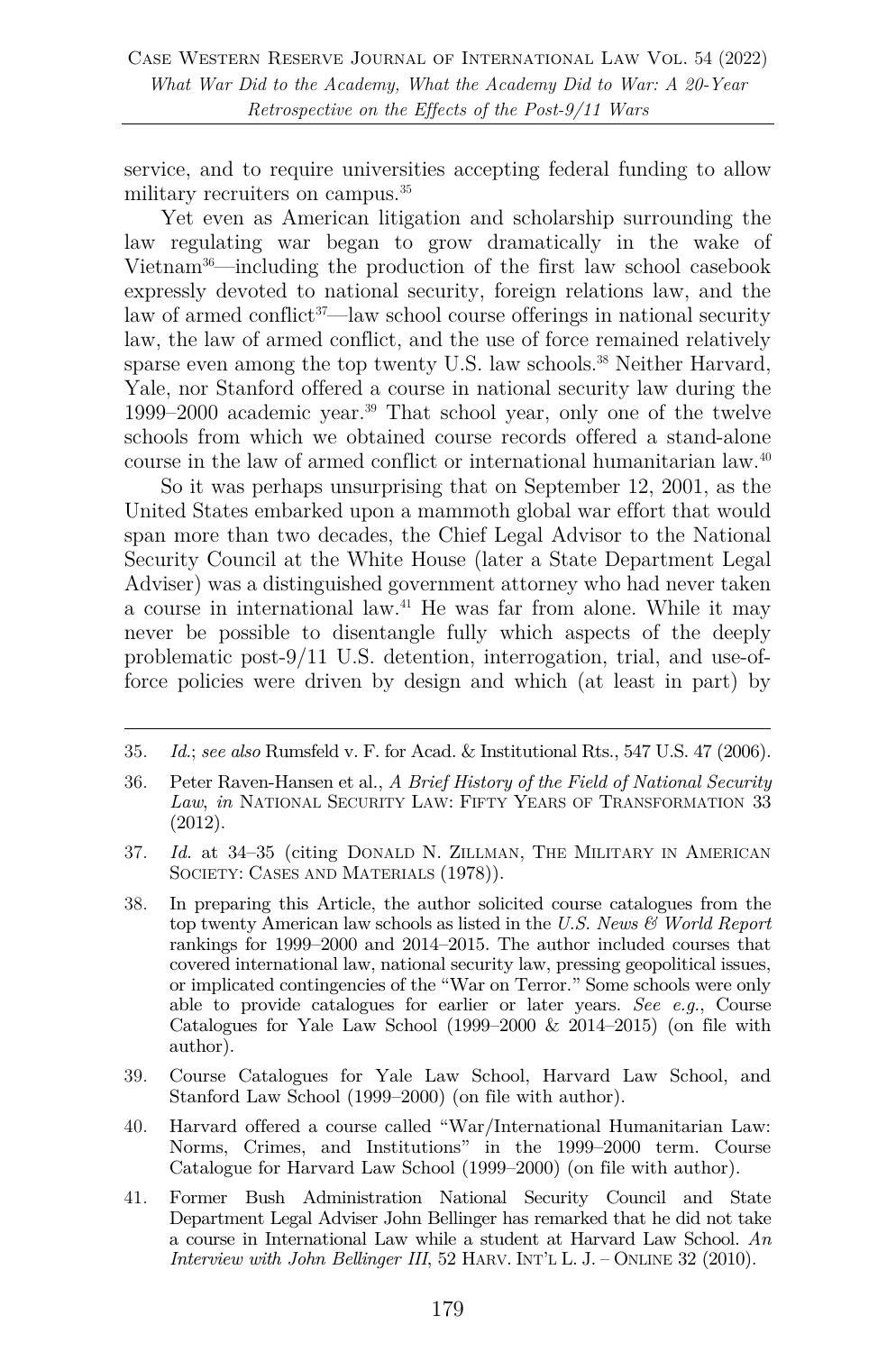ignorance, $42$  a qualitative survey of senior national security policy officials who served in the George W. Bush and Barack Obama Administrations between 2001–2019 suggests that fluency in even basic pillars of international law among this group during the post-9/11 era was more of an exception than a rule.<sup>43</sup> Consider one example: The legal obligation for United Nations Member States to seek U.N. Security Council authorization for the use of military force under certain circumstances is set forth in the first instance in the U.N. Charter, a treaty signed and ratified by the United States in 1945.<sup>44</sup> While many aspects of the Charter framework, including the role of the U.N. Security Council, have been the subject of decades-long debate,<sup>45</sup> there

- 44. U.N. Charter art. 2(4) (prohibiting "the threat or use of force against the territorial integrity or political independence of any state"); *see also* U.S. CONST. art. VI, cl. 2 ("This Constitution, and the Laws of the United States which shall be made in Pursuance thereof; and all Treaties made, or which shall be made, under the Authority of the United States, shall be the supreme Law of the Land; and the Judges in every State shall be bound thereby, any Thing in the Constitution or Laws of any State to the Contrary notwithstanding.").
- 45. Indeed, the vitality of the U.N. Charter Art. 2(4) prohibition on the use of force against the territory of another sovereign without their consent has long been the subject of (to put it mildly) doubt, the rule's "demise" having been reported on multiple occasions since rumors of its death first emerged half a century ago. *See, e.g.*, Eric Posner, *The U.S. Ignores the U.N. Charter Because It's Broken*, SLATE (Sept. 9, 2013), https://slate.com/news-andpolitics/2013/09/the-u-n-charter-is-broken-what-should-replace-it.html [https://perma.cc/T9JF-H6CR]; Thomas M. Franck, *Who Killed Article 2(4)? Or: Changing Norms Governed the Use of Force by States*, 64 AM. J. INT'L L. 809  $(1970)$  ("Today the high-minded resolve of Article 2(4) mocks us from its grave."). These declarations have appeared especially compelling in recent years in light of a series of high-profile violations of the Charter prohibition. *See, e.g.*, Claus Kress, *On the Principle of Non-Use of Force in Current International Law*, JUST SEC. (Sept. 30, 2019), https://www. justsecurity.org/66372/on-the-principle-of-non-use-of-force-in-current-int ernational-law/ [https://perma.cc/J9PB-LXY6] (noting, among others, the Russian annexation of Crimea and the Israeli annexation of the Golan).

<sup>42.</sup> The literature documenting the development and implementation of these programs is rich and deep. *See, e.g.*, JACK GOLDSMITH, THE TERROR PRESIDENCY: LAW AND JUDGMENT INSIDE THE BUSH ADMINISTRATION (2007); JANE MAYER, THE DARK SIDE: THE INSIDE STORY OF HOW THE WAR ON TERROR TURNED INTO A WAR ON AMERICAN IDEALS (2008); CHARLIE SAVAGE, TAKEOVER: THE RETURN OF THE IMPERIAL PRESIDENCY AND THE SUBVERSION OF AMERICAN DEMOCRACY (2007); DANIEL KLAIDMAN, KILL OR CAPTURE: THE WAR ON TERROR AND THE SOUL OF THE OBAMA PRESIDENCY (2012).

<sup>43.</sup> The study and its implications are discussed in detail in Deborah Pearlstein, *Lawyering the Presidency*, 110 GEO. L.J. (forthcoming 2022), https://papers.ssrn.com/sol3/papers.cfm?abstract\_id=3808071 [https://perma.cc/Q4LY-8LUL].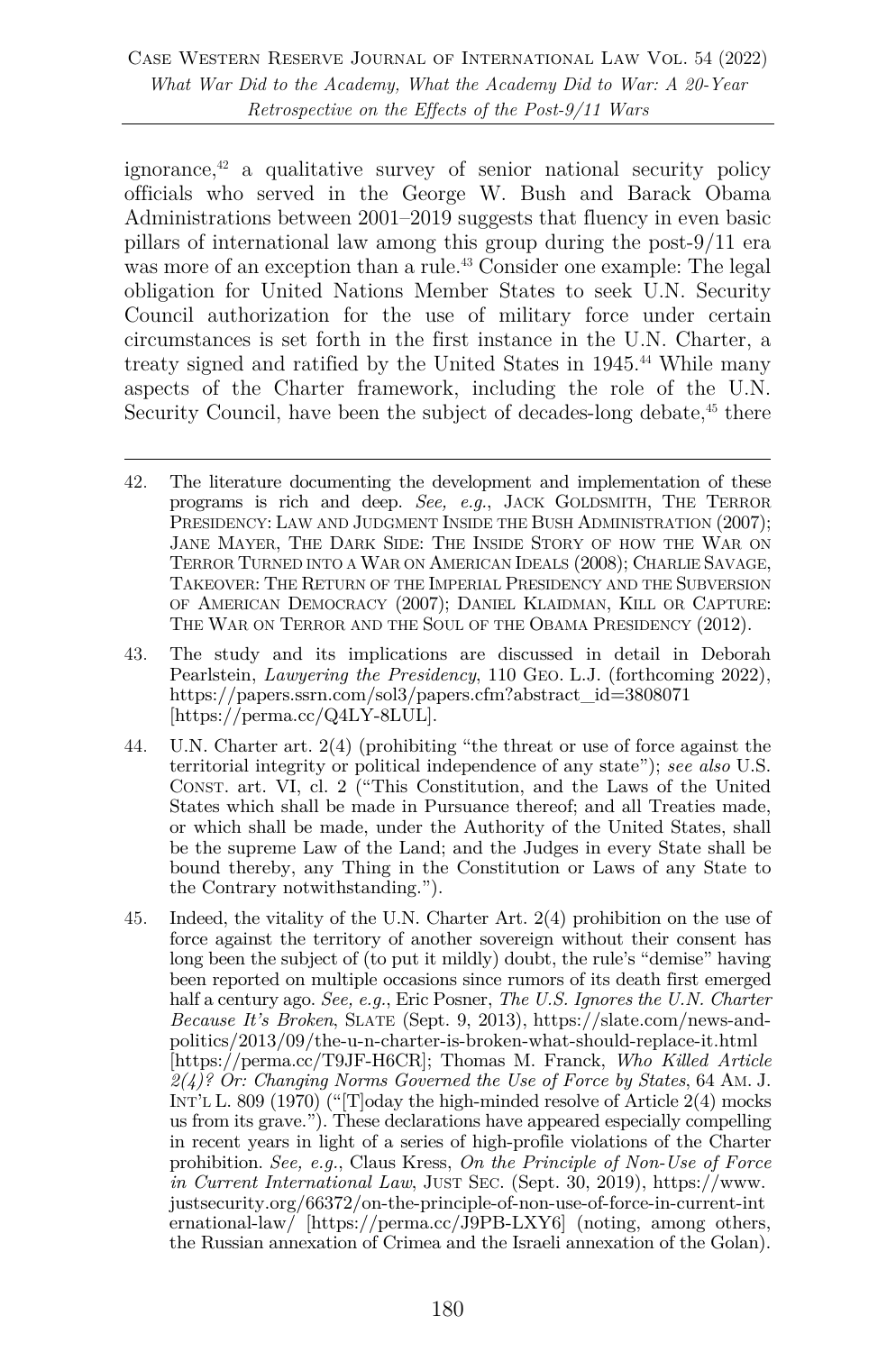is strong legal consensus surrounding, at a minimum, the basic framework: States must seek U.N. Security Council authorization to use armed force against another State unless the target State consents, or unless the attacking State is acting in national self-defense.46 But in discussions of officials' normative beliefs about the role of the U.N. Security Council, just four of the sixteen officials who sat for oral interviews with the author evinced any working knowledge of this basic legal framework, including its relationship to the U.N. Charter.<sup>47</sup> A substantial majority rather expressed significant uncertainty about or misapprehension of the Charter scheme.<sup>48</sup> As one emphasized: "Nowhere can I recall seeing a document that a nation has to go to the U.N. Security Council."49

It is thus perhaps one of the great ironies—and great achievements—of the post-9/11 era that, by any number of available metrics, the attacks of 9/11, and the sweeping changes in counterterrorism policy and practice that ensued, transformed the study of international and national security law in the U.S. legal academy. By 2012, more than 125 law schools in the United States had stand-alone courses in national security law, not including related courses in subjects like counterterrorism law or intelligence law, and scholars had produced at least five different law school casebooks on the subject.50 In the survey of law school course offerings described above, schools offered ninety-one courses in international law, human rights law, or national security law in the years just before 9/11; fifteen years later, that number had risen to  $147<sup>51</sup>$  Indeed, merely focusing on the growth of entire courses devoted to these topics undoubtedly underestimates the curricular impact of these issues, as constitutional law professors added landmark Supreme Court cases like *Hamdan v.* 

- 46. Pearlstein, *supra* note 43 (manuscript at 27–28).
- 47. *Id.* (describing total survey pool).
- 48. *Id.* While the four knowledgeable interviewees had all attended law school at some point, it is worth noting that most U.S. law schools do not require a general course in international law, and even students who take it may not have delved into detailed questions about U.N. Charter application.
- 49. *Id.* at 28, n.118. (quoting Interview 7); *see also id.* (quoting Interview 9: "Dean Acheson would've gone ape" if he thought the Charter required the United States to get "UN permission to act on behalf of our own national interests.").
- 50. Raven-Hansen et al., *supra* note 36, at 31.
- 51. *See* Survey of Law School Course Catalogues, *supra* note 7.

*But see id.* ("The 'cornerstone' of international law is as stable today as it was in 1970. But it remains surrounded by a grey area.").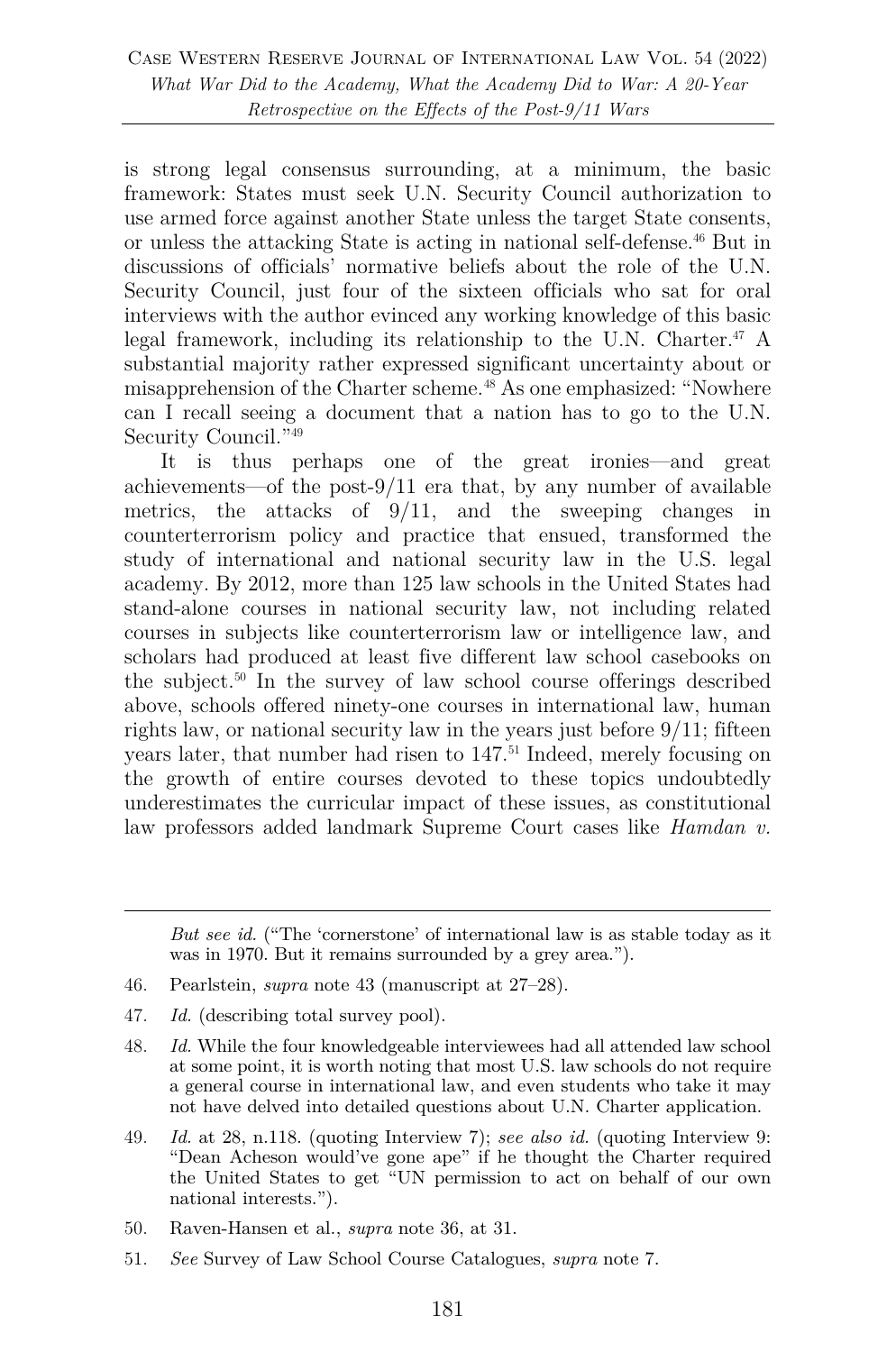*Rumsfeld*<sup>52</sup> and *Boumediene v. Bush*<sup>53</sup> to their syllabi; civil procedure professors added *Ashcroft v. Iqbal*<sup>54</sup> and *Clapper v. Amnesty International*<sup>55</sup> and criminal law and First Amendment professors added *Humanitarian Law Project v. Holder*. <sup>56</sup> For better or worse, cases posing core questions of international law and security became staple features of the docket of the U.S. federal courts in the decade following the attacks, and they were accordingly all but impossible to avoid for American law students.

Scholarship on post-9/11 law and security topics likewise witnessed an explosion in growth. Between 1980–2000, for example, there were 278 published articles in academic legal journals mentioning the U.S. Naval Base at Guantánamo Bay.<sup>57</sup> Between 2001–2021, there were 7,588. <sup>58</sup> Neither was scholarly attention devoted solely to the domestic law implications of U.S. counterterrorism operations. Between 1980– 2000, there were roughly 2,108 legal academic articles published referencing the Geneva Conventions in some way.<sup>59</sup> In the twenty years

- 52. Hamdan v. Rumsfeld, 548 U.S. 557 (2006). *See generally* Raven-Hansen et al., *supra* note 36, at 36 (noting that the new war generated a series of "blockbuster" national security law opinions).
- 53. Boumediene v. Bush, 553 U.S. 723 (2008).
- 54. Ashcroft v. Iqbal, 556 U.S. 662 (2009).
- 55. Clapper v. Amnesty Int'l USA, 568 U.S. 398 (2013).
- 56. Holder v. Humanitarian L. Project, 561 U.S. 1 (2010).
- 57. 278 Search Results for the Term "Guantánamo" Between Jan. 1, 1980 and Dec. 31, 2000, WESTLAW, https://1.next.westlaw.com/Search/Results.h tml?query=guantanamo&jurisdiction=NY-CS-ALL&contentType=ANALY TICAL&querySubmissionGuid=i0ad62aee0000017fd81ed3ce0423b8b7&searc hId=i0ad73aa70000017b41381ca4ec7b159e&transitionType=ListViewType& contextData=(sc.Search) (enter "Guantánamo" in the search box; then filter by "Law Review & Journal" in Publication Type; then indicate "01/01/1980 – 12/31/2000" in Date Range) (last visited Mar. 30, 2022).
- 58. 7588 Search Results for the Term "Guantánamo" Between Sept. 11, 2001 and Dec. 31, 2021, WESTLAW, https://1.next.westlaw.com/Search/Results.h tml?query=guantanamo&jurisdiction=NY-CS-ALL&contentType=ANALY TICAL&querySubmissionGuid=i0ad62aee0000017fd827ffa80424af67&search Id=i0ad62aee0000017fd82727096c752baa&transitionType=ListViewType&c ontextData=(sc.Search) (enter "Guantánamo" in the search box; then filter by "Law Review & Journal" in Publication Type; then indicate "09/11/2001 – 12/31/2021" in Date Range) (last visited Mar. 30, 2022).
- 59. 2108 Search Results for the Term "Geneva Convention" Between Jan. 1, 1980 and Dec. 31, 2000, WESTLAW, https://1.next.westlaw.com/Search/Res ults.html?query=geneva%20convention&jurisdiction=NY-CS-ALL&content Type=ANALYTICAL&querySubmissionGuid=i0ad62aee0000017fd82468d6 04243e29&searchId=i0aa62aee0000017fd823aee26c752902&transitionType= ListViewType&contextData=(sc.Search) (enter "Geneva Convention" in the search box; then filter by "Law Review  $\&$  Journal" in Publication Type; then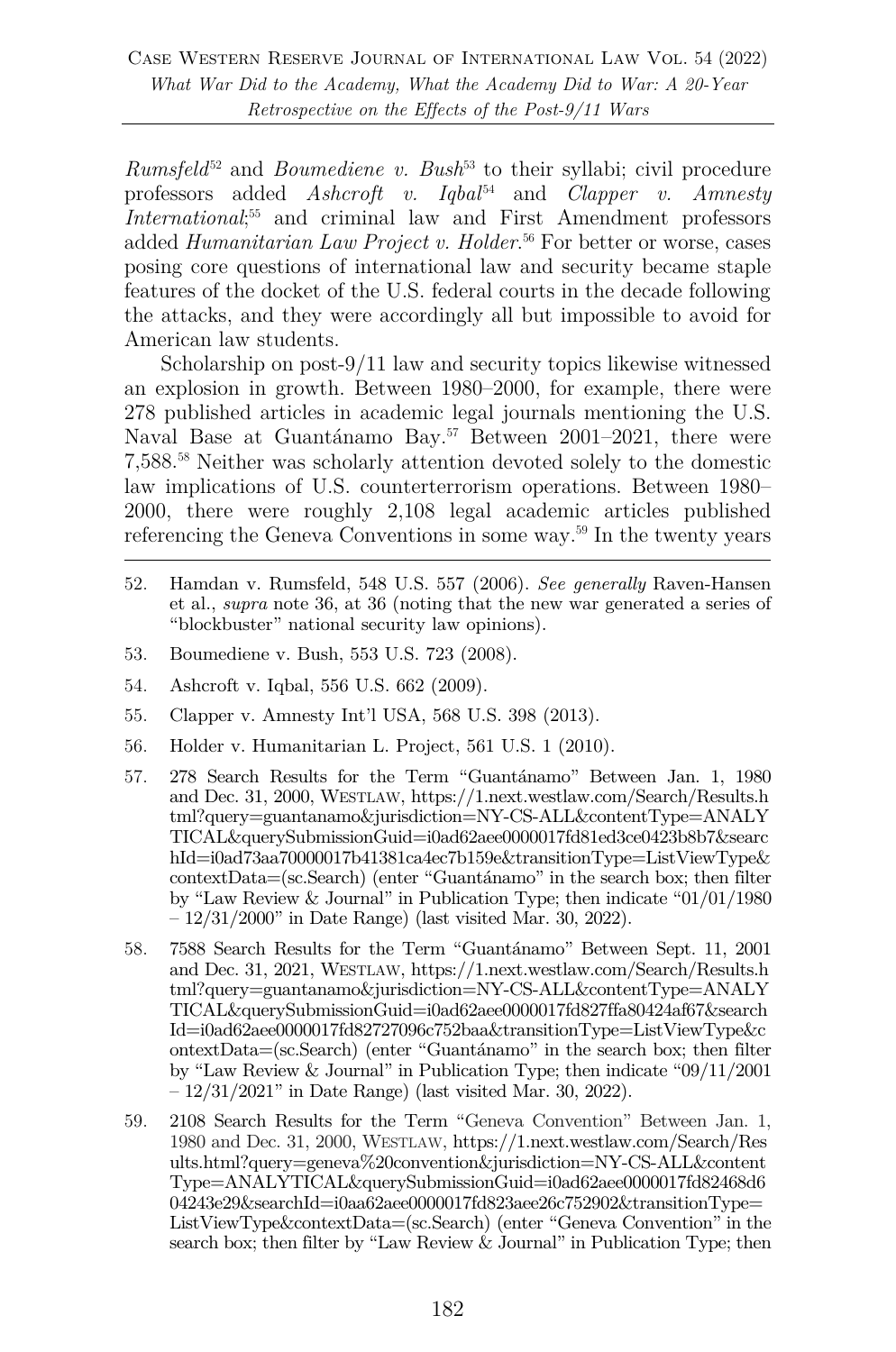since  $9/11$ , there have been more than three times that number.<sup>60</sup> The scholarly study of international law, in particular, witnessed a revolutionary turn to the empirical, bringing new understanding to the ways in which different structural mechanisms or incentives—from courts and other institutional actors and organizations, $61$  to domestic politics and sociology<sup>62</sup>—influence state decision-making in the real world.<sup>63</sup> And even those numbers cannot capture the breadth of academic engagement through popular publications and newly formed

indicate " $01/01/1980 - 12/31/2000$ " in Date Range) (last visited Mar. 30, 2022).

- 60. 6384 Search Results for the Terms "Geneva Conventions" Between Sept. 11, 2001 and Dec. 31, 2021, WESTLAW, https://1.next.westlaw.com/Search/ Results.html?query=geneva%20convention&jurisdiction=NY-CS-ALL&cont entType=ANALYTICAL&querySubmissionGuid=i0ad62aee0000017fd8267 05b04248e30&searchId=i0aa62aee0000017fd823aee26c752902&transitionTyp e=ListViewType&contextData=(sc.Search) (enter "Geneva Convention" in the search box; then filter by "Law Review  $\&$  Journal" in Publication Type; then indicate " $09/11/2001 - 12/31/2021$ " in Date Range) (last visited Mar. 30, 2022).
- 61. *See, e.g.*, Michael P. Scharf, *International Law in Crisis: A Qualitative Empirical Contribution to the Compliance Debate*, 31 CARDOZO L. REV. 45 (2009) (reporting findings from meetings with former State Department Legal Advisers); Laura A. Dickinson, *Military Lawyers on the Battlefield: An Empirical Account of International Law Compliance*, 104 AM. J. INT'L L. 1 (2010) (reporting findings from interviews with JAG lawyers); *see also* KAREN J. ALTER, ESTABLISHING THE SUPREMACY OF EUROPEAN LAW: THE MAKING OF AN INTERNATIONAL RULE OF LAW IN EUROPE (2001) (attributing domestic government compliance with European Court of Justice rulings to concerns about political legitimacy).
- 62. *See, e.g.*, Beth Simmons, *Treaty Compliance and Violation*, 13 ANN. REV. POL. SCI. 273 (2010) (examining the role of domestic political constituencies in promoting compliance with international human rights law); Ryan Goodman & Derek Jinks, *How to Influence States: Socialization and International Human Rights Law*, 54 DUKE L.J. 621 (2004) (positing a sociology of State influence on other States).
- 63. For useful reviews of the field of empirical study, see Emilie M. Hafner-Burton et al., *Political Science Research on International Law: The State of the Field*, 106 AM. J. INT'L L. 47, 91 (2012); Gregory Shaffer & Tom Ginsburg, *The Empirical Turn in International Legal Scholarship*, 106 AM. J. INT'L L. 1 (2012); Beth Simmons, *Treaty Compliance and Violation*, 13 ANN. REV. POL. SCI. 273 (2010) (summarizing compliance literature). *See also* Rebecca Ingber, *Interpretation Catalysts and Executive Branch Legal Decision Making*, 38 YALE J. INT'L L. 359 (2013); Ashley Deeks, *The Observer Effect: National Security Litigation, Executive Policy Changes, and Judicial Deference*, 82 FORDHAM L. REV. 827 (2013) (assembling a set of recent examples in which the executive has changed or amended national security policies, changes motivated by the mere prospect that judicial engagement might call the policy's legality into question).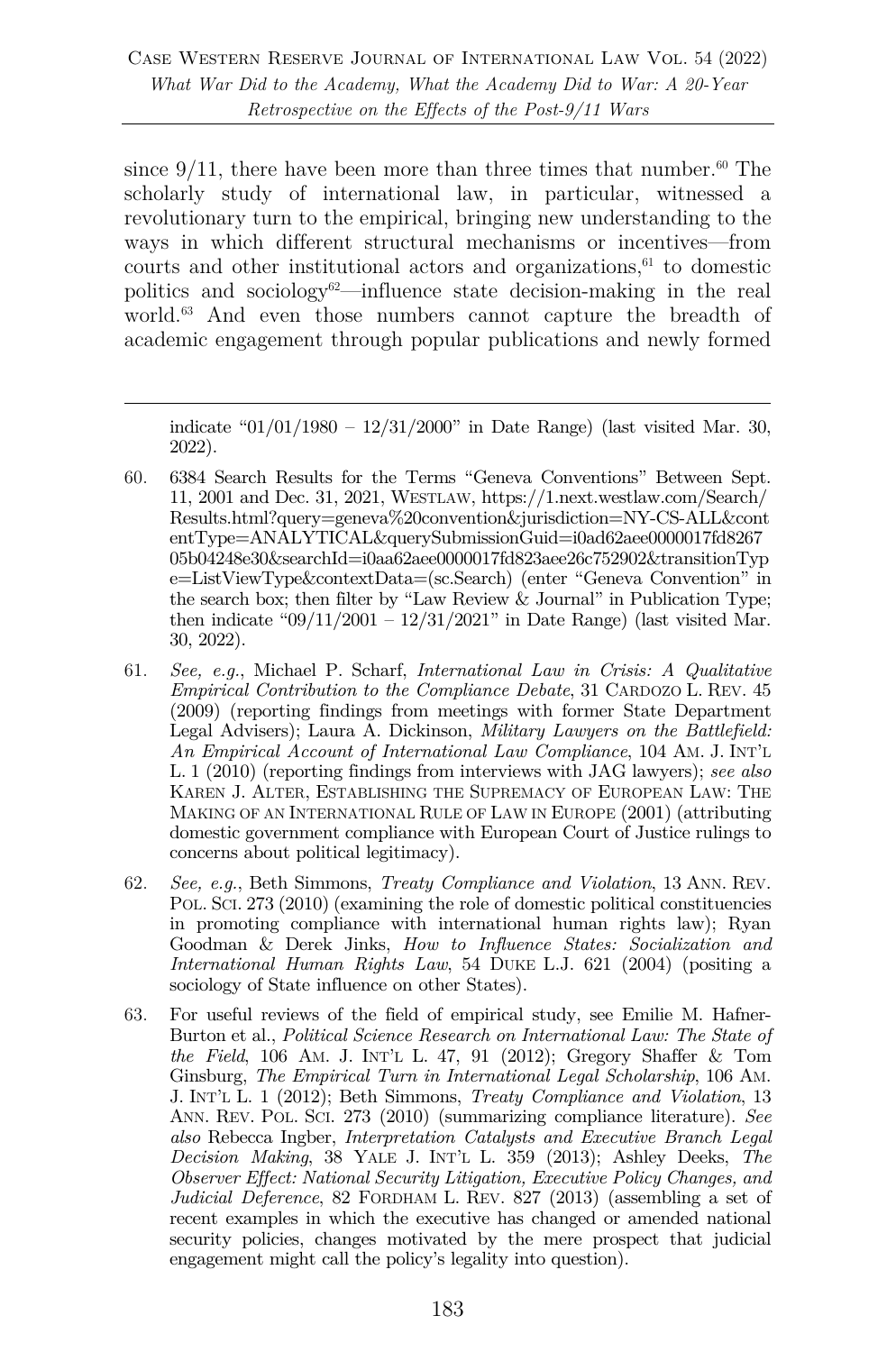and quickly influential blogs. <sup>64</sup> Multiple law schools established new centers devoted to research and debate,<sup>65</sup> created new specialty journals focused on national security and international  $law<sub>66</sub>$  and began offering training courses for non-students in the law of war or related subjects. $67$ 

By the end of the first decade after 9/11, the civilian academy's sweeping embrace of matters of law and war was coupled with encouraging signs of steps to begin closing the civil-military gap that compromised the quality of these studies in the decades leading up to the attacks. In part, the partial re-integration of civilian and military study was visible in the rapidly increasing population of U.S. military veterans, many of whom returned from the post-9/11 wars to enroll in higher education, aided by the Post-9/11 Veterans Educational Assistance Act of 2008 and related federal programs.<sup>68</sup> When federal education aid for veterans initially capped tuition aid to top private law schools, Stanford, New York University, Columbia, and other law schools took steps to provide supplemental aid to boost enrollment among former members of the armed forces. $69$  In less direct, but nonetheless important, ways, academics took advantage of countless cooperative programs and conferences co-sponsored by both civilian and military academic hosts.<sup>70</sup> And military veterans joined the civilian

- 64. *See, e.g.*, OPINIO JURIS, http://opiniojuris.org/ [https://perma.cc/UC64- M6V7]; LAWFARE, https://www.lawfareblog.com/ [https://perma.cc/5T JC-BCXM]; JUST SEC., https://www.justsecurity.org/ [https://perma.cc /ZHU6-LDSU].
- 65. *See, e.g.*, *Program on International Law and Armed Conflict*, HARV. L. SCH., https://pilac.law.harvard.edu/#core-team-home [https://perma.cc /DS4U-VSG2]; *Lieber Institute*, W. POINT, https://lieber.westpoint.edu/ [https://perma.cc/YCX6-B664].
- 66. *See, e.g.*, NAT'L SEC. L.J.; J. NAT'L SEC. L. & POL'Y.
- 67. *See, e.g.*, *War Crimes and Atrocity Law*, U. VA. L. SCH., https://www.law. virginia.edu/courses/view/122218605 [https://perma.cc/U6UX-HNER].
- 68. *Veterans Education and the GI Bill*, AM. COUNCIL ON EDUC., https://www.acenet.edu/Policy-Advocacy/Pages/Other-Issues/Veterans -Education-GI-Bill.aspx [https://perma.cc/6R3G-26V8].
- 69. Mary Carmichael, *ROTC Back at Harvard After 40 Years*, BOS. GLOBE (Sept. 21, 2011, 3:53 AM), https://www.bostonglobe.com/metro/2011/09/ 20/after-year-standoff-harvard-makes-peace-with-naval-rotc/4haBwUhNJC Anqb4LR4wZbI/story.html [https://perma.cc/D5GU-SY3T] (summarizing Harvard's relationship with ROTC following the repeal of "Don't Ask, Don't Tell," the federal policy that required gay and lesbian service members to keep their sexual preferences quiet or face expulsion); *see also* Christina Pazzanese, *Higher Education and the Military*, HARV. GAZETTE (Apr. 14, 2016), https://news.harvard.edu/gazette/story/2016/04/higher-educati on-and-the-military/ [https://perma.cc/VCM7-FCK5].
- 70. *See e.g.*, *About the Lieber Institute*, *supra* note 4 (noting the Lieber Institute academic center and cooperative programs at West Point).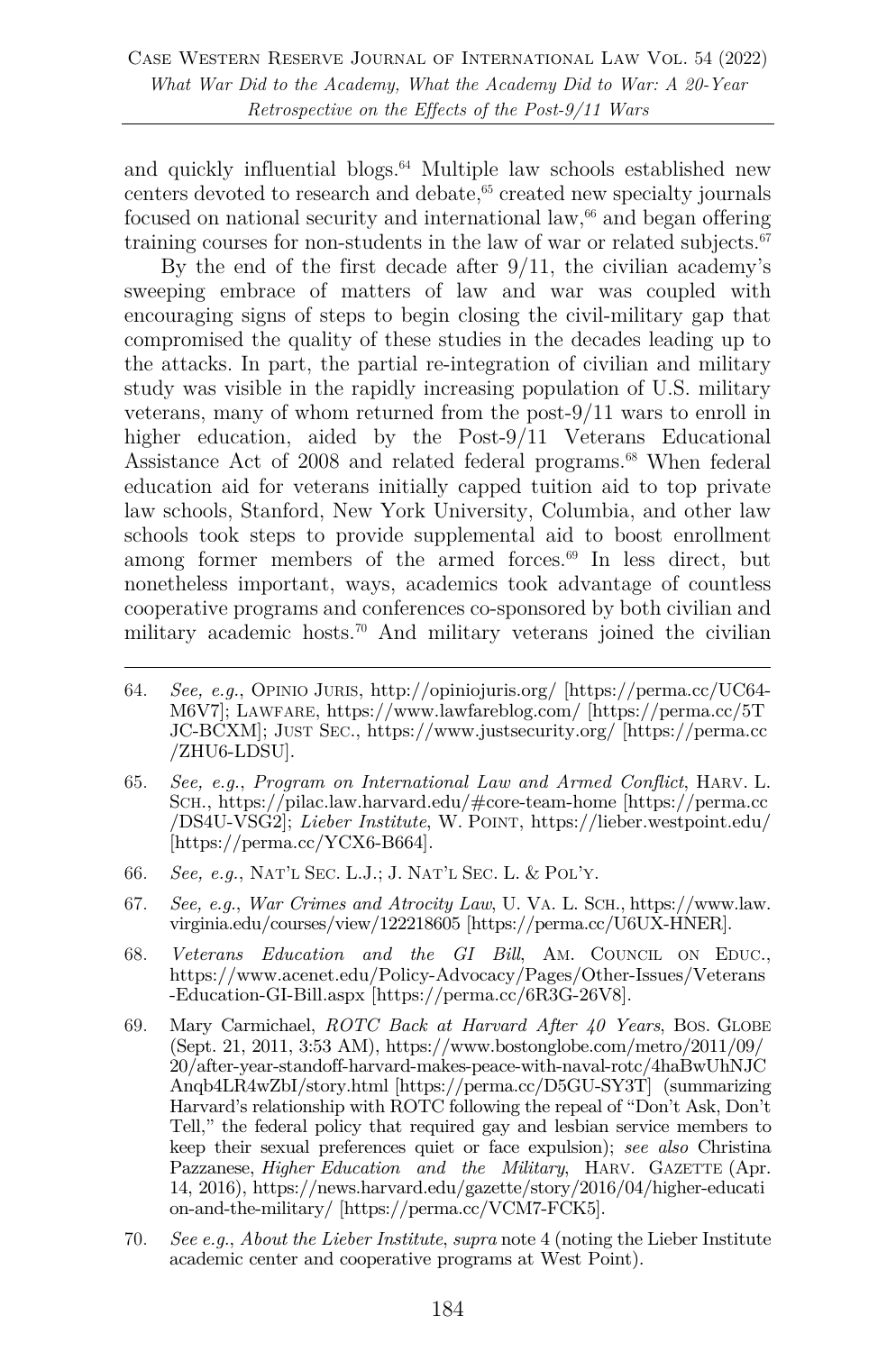academy as professors as well: today, U.S. law students from California to Texas to Massachusetts can take international law from professors who had previous careers as military lawyers.<sup>71</sup>

Perhaps most important, while a world of disagreement remains about the effectiveness of legal constraints on violations of domestic and international law in U.S. counterterrorism operations post  $9/11$ ,<sup>72</sup> the notion that law will simply fall silent in time of war today appears to have remarkably few (if any) academic adherents. In addition to the staggering increase in volume of scholarship about domestic and international law in times of armed conflict, it has become increasingly common to find recognition of, as some authors described it, the "normalization of foreign relations law" in the United States—the view that courts have become increasingly comfortable engaging in questions of law in this realm.73 Academics who have served as government lawyers in the past two decades have documented the extent to which domestic and international law regulating war influences, shapes, and indeed at times constrains decision-making by U.S. policy makers.<sup>74</sup> Rather than denying the impact of law and lawyers on government decision-making, scholars in recent years have emphasized the important influence of government lawyers in this realm, coupled most recently with an uptick in calls to reform those roles to ensure they function more to limit than expand the substantive scope of presidential

- 71. *See e.g.*, *Geoff Corn*, S. TEXAS COLL. L., https://www.stcl.edu/about-us /faculty/geoffrey-s-corn/ [https://perma.cc/TDB3-8G54]; *John Dehn*, LOY. CHI. SCH. L., https://www.luc.edu/law/faculty/facultyandadminist rationprofiles/dehn-john.shtml [https://perma.cc/E4WE-WNCN]; *Rachel VanLandingham*, SOUTHWESTERN UNIV., https://www.swlaw.edu/faculty /full-time/rachel-e-vanlandingham [https://perma.cc/8U33-LZTS]; *Gaby Blum*, HARV. L. SCH., https://hls.harvard.edu/faculty/directory/10089/ Blum [https://perma.cc/5TBU-C92C].
- 72. *Compare* JACK GOLDSMITH, POWER AND CONSTRAINT: THE ACCOUNTABLE PRESIDENCY AFTER 9/11, at 208 (2012) (arguing "never before has the Commander in Chief been so influenced, and constrained, by law"), *with* RICHARD ABEL, LAW'S WARS: THE FATE OF THE RULE OF LAW IN THE U.S. "WAR ON TERROR" 682 (2018) ("[D]efenders of the rule of law achieved only partial victories—all that is ever possible."). *See also* Shirin Sinnar, *Rule of Law Tropes*, 129 HARV. L. REV. 1566 (2016).
- 73. Ganesh Sitaraman & Ingrid Wuerth, *The Normalization of Foreign Relations Law*, 128 HARV. L. REV. 1897 (2015); *see also* Harlan Grant Cohen, *The Death of Deference and the Domestication of Treaty Law*, 2015 B.Y.U. L. REV. 1467 (2015); Deborah N. Pearlstein, *After Deference: Formalizing the Judicial Power for Foreign Relations Law*, 159 U. PA. L. REV. 783 (2011).
- 74. *See generally* GOLDSMITH, *supra* note 72; Ingber, *supra* note 63, at 359; Deeks, *supra* note 63, at 827 (assembling a set of recent examples in which the executive has changed or amended national security policies, motivated by the prospect that the judiciary might challenge their legality).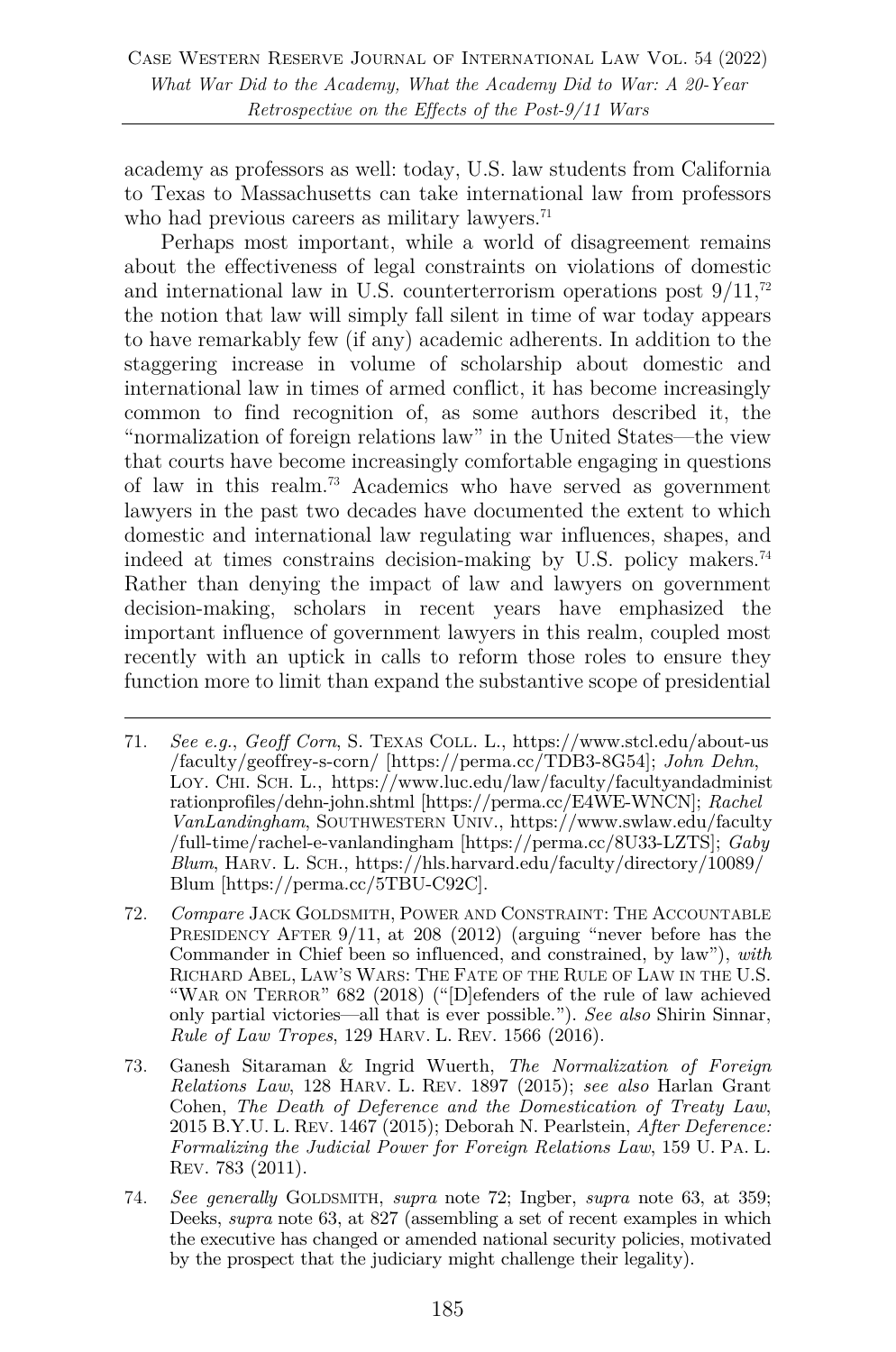power in particular.75 Given this relative renaissance in scholarly thought, and the curricular changes in legal education noted above, there is some cause for optimism that the coming generation of government counsel will be better prepared to answer complex questions of law in the field than their counterparts were in 2001.

At the same time, that optimism comes with a critical caveat. It is far from certain that academia's vigorous post-9/11 commitment to the study and teaching of national security and international law is either particularly deep, or likely to endure. Today, only a handful of American law schools require students to complete any course in international law, and roughly one fifth of U.S. law schools do not offer the course on an annual basis.76 Likewise, few of the top five U.S. graduate programs in international affairs and foreign policy (the graduates of which regularly go on to senior positions in government policy) require even a basic introductory course in international law.77 And for those students who do enroll in international legal studies in law school, they are still likely to encounter a casebook that cites principally to opinions of U.S. courts.78 While that choice by U.S. casebook authors is understandable in some respects, it makes it more likely that senior lawyers serving in U.S. government are unfamiliar with the primary European courts whose rulings on privacy and surveillance (among other things) have already had a significant impact

78. ANTHEA ROBERTS, IS INTERNATIONAL LAW INTERNATIONAL? 146 (2017).

<sup>75.</sup> *See generally* Pearlstein, *supra* note 43; Emily Berman, *Weaponizing the Office of Legal Counsel*, 62 B.C. L. Rev. 515 (2021); Oona Hathaway, *National Security Lawyering in the Post-War Era: Can Law Constrain Power?*, 68 UCLA L. Rev. 4 (2021).

<sup>76.</sup> Ryan Scoville & Milan Markovic, *How Cosmopolitan are International Law Professors?*, 38 MICH. J. INT'L L. 119 (2016) (citing *Country: United States*, PILMAP (2014), http://pilmap.org/Details/US [https://perma.cc /A2E4-DXA3], which reports that only 4% of U.S. law schools require students to complete a course on international law).

<sup>77.</sup> *See The Best International Relations Schools in the World*, FOREIGN POL'Y (2018), https://foreignpolicy.com/2018/02/20/top-fifty-schoolsinternational-relations-foreign-policy/ [https://perma.cc/P64V-EAEP]. Foreign Policy Magazine, in collaboration with the Teaching, Research, and International Policy ("TRIP") project at the College of William and Mary, publishes a regular ranking of international relations and foreign policy masters and PhD programs. The latest edition, released in 2018, ranks Columbia University's programs, for instance, in the top five schools for international relations across the two graduate categories. However, its Masters of International Affairs program does not include international law as a core or required class. *See Master of International Affairs (MIA): MIA Core Curriculum*, COLUM. SCH. OF INT'L & PUB. AFF., https://bullet in.columbia.edu/sipa/programs/mia/#requirementstext [https://perma.cc/ 66GP-53HY].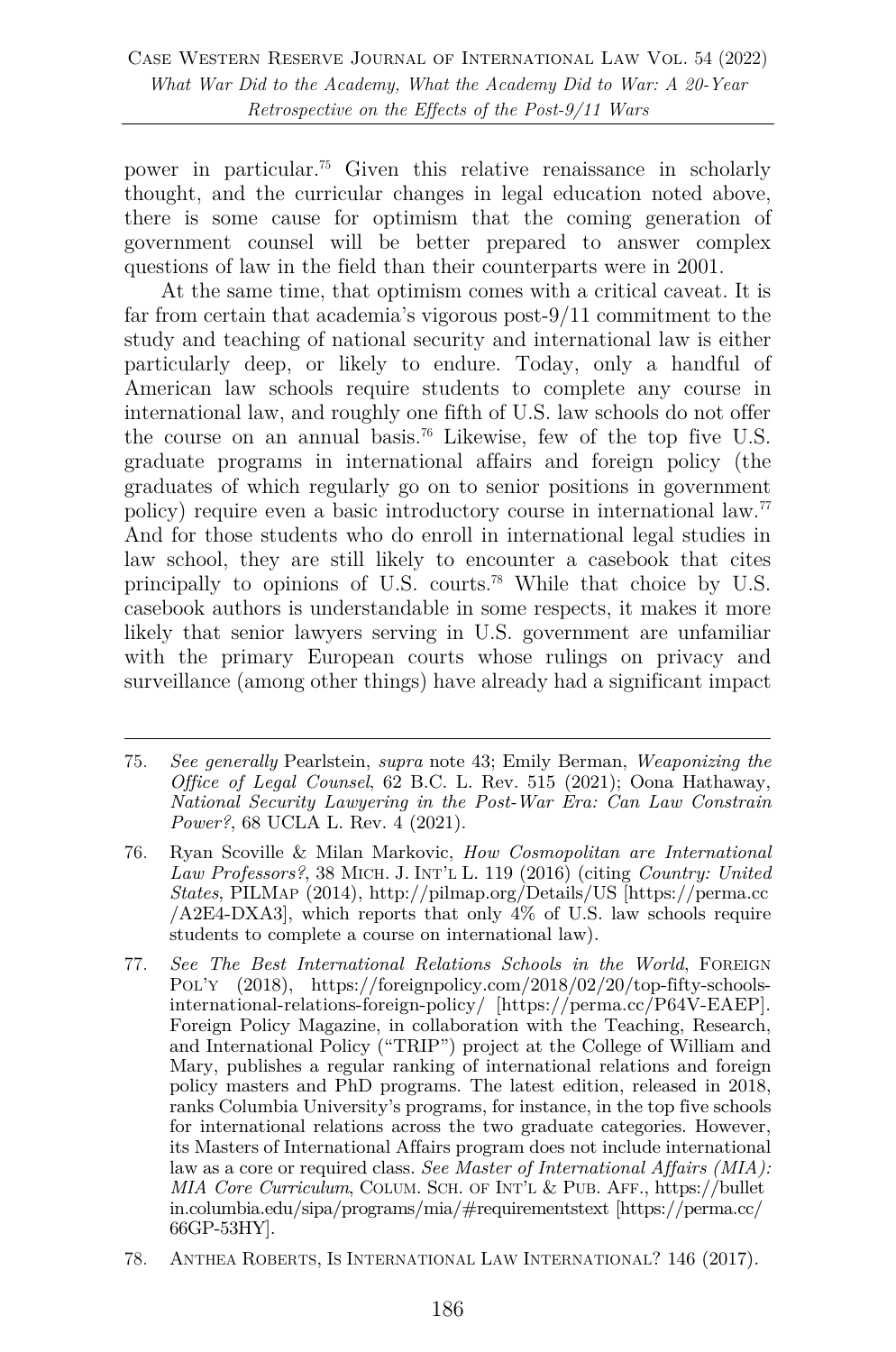on U.S. government and business alike.79 And then there is the necessity of sustaining interest in the field once these issues are no longer quite so chronically front page news. As a Red Cross survey conducted a decade after 9/11 found, roughly half of American students between the ages of twelve and seventeen reported never having heard of the Geneva Conventions or international humanitarian law.80 Whether the changes in the academy wrought by the post-9/11 wars will last long enough to benefit these students and their successors, it may yet be too soon to tell.

## III. How the Academy Changed the War

If the post-9/11 wars have been, at least to an extent, a significant boon to the study and teaching of law in related fields, the academy's effect on the course of the war has been a far more mixed bag. Perhaps in part as a result of the United States' general unpreparedness for the attacks or the legal issues arising out of the U.S. response, legal academics were able to have a remarkable impact during the past twenty years in shaping the U.S. response. Some of these contributions unquestionably helped to promote U.S. adherence to legal obligations. Notably, law professors took the lead in key cases challenging the military detention, treatment, and trial of terrorist suspects under domestic and international law; <sup>81</sup> consulted on the drafting of legislation; and wrote detailed analyses essential in helping the press, policy makers, and public understand the sweeping legal implications of government positions.82

At the same time, it is equally possible to identify prominent academics who helped to excuse or justify legally and morally suspect

82. *See, e.g.*, Martin Lederman, *Understanding the OLC Torture Memos*, BALKINIZATION (Jan. 7, 2005), https://balkin.blogspot.com/2005/01/unde rstanding-olc-torture-memos-part.html [https://perma.cc/M6UU-6EYB].

<sup>79.</sup> Deborah Pearlstein, *For Facebook's Sake: Getting Conversant with Human Rights*, JUST SEC. (June 10, 2021), https://www.justsecurity.org /76840/for-facebooks-sake-getting-conversant-with-human-rights/ [https: //perma.cc/K3L4-VZTB].

<sup>80.</sup> *Red Cross Survey Finds Young Americans Unaware of the Rules of War*, CISION PR NEWSWIRE (Apr. 11, 2011, 10:00 ET), https://www.prnewswi re.com/news-releases/red-cross-survey-finds-young-americans-unawareof-rules-of-war-119689069.html [https://perma.cc/KBJ7-4YG5].

<sup>81.</sup> Neal Katyal, of Georgetown Law School, led the litigation challenging the legality of military commission trials all the way to the Supreme Court. Hamdan v. Rumsfeld, 548 U.S. 557, 566 (2006). Jenny Martinez, of Stanford Law School, led efforts to challenge the designation of U.S. citizen Jose Padilla as an "enemy combatant," again culminating in oral arguments in the Supreme Court. Rumsfeld v. Padilla, 542 U.S. 426 (2004). Alex Reinert, of Cardozo Law School, litigated Ashcroft v. Iqbal, 556 U.S. 662, 665 (2009).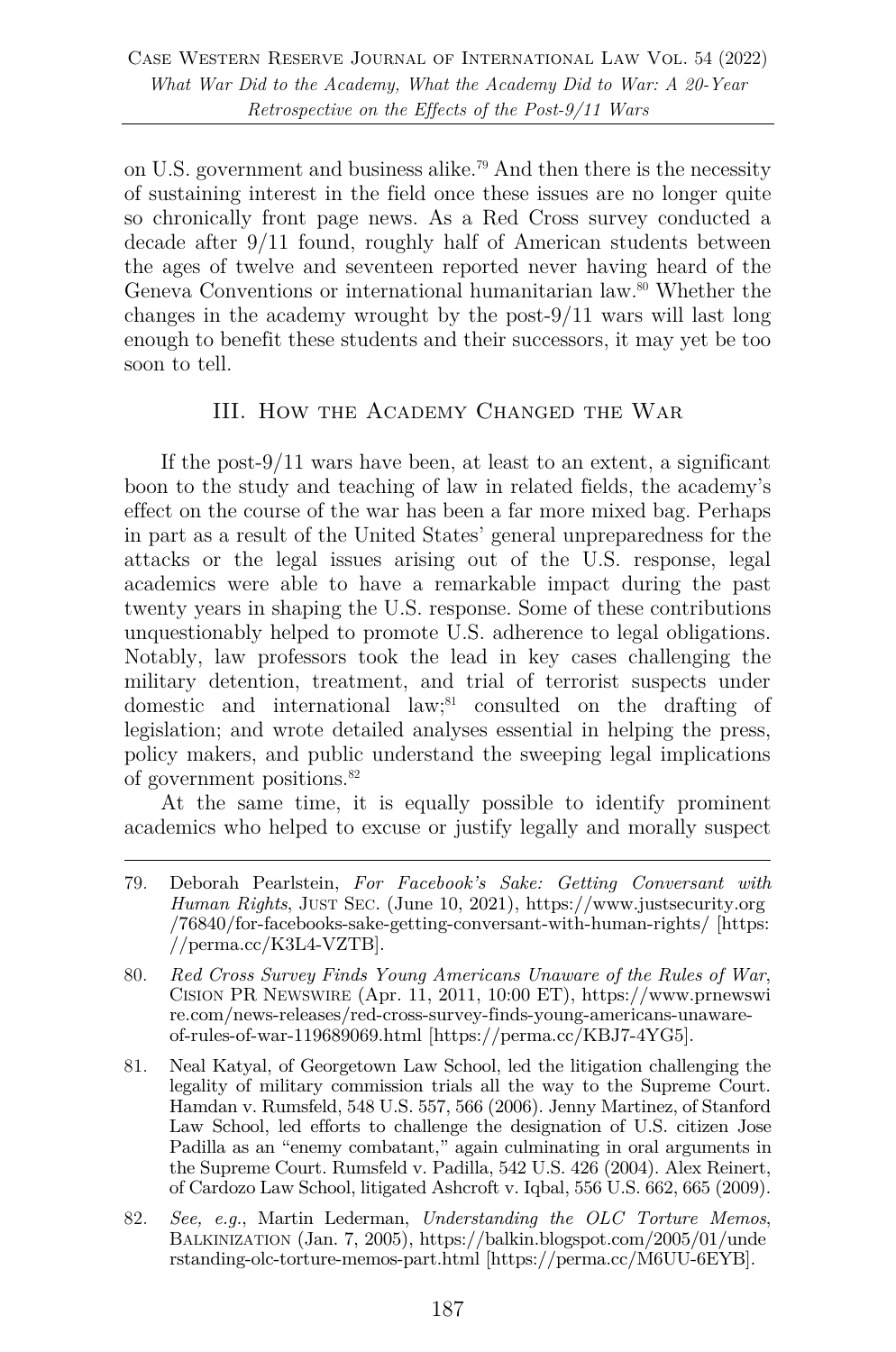U.S. behavior during this period. Perhaps most well-known is the work of law professor John Yoo, who, as a lawyer in the Justice Department Office of Legal Counsel, authored a profoundly flawed memorandum endorsing the President's authority to ignore statutory and international law prohibitions against torture in authorizing "enhanced interrogation techniques" against terrorist suspects.83 And Yoo was hardly alone among academics prepared to embrace torture,<sup>84</sup> or to advance other sweeping claims of executive power post 9/11.85

Our professional and moral responsibility as scholars make it necessary to take account of both forms of academic influence, particularly if it helps to identify ways of improving our performance in the future. As it turns out, experiences of the post-9/11 era have exposed not only the direct means, but also the more subtle mechanisms through which legal academics and lawyers influence State decisionmaking. Indeed, one of the most challenging critiques levied against lawyers who measured U.S. actions by their compliance with international law has been the worry that such efforts, however wellintentioned, in fact functioned to legitimate many of the most problematic post-9/11 U.S. policies in warfighting. Examining whether these or other critiques are valid sheds light both on the complexity of the multifarious roles many academics have come to play in driving States' legal development, and on the role of legal expertise in policy decision-making more broadly.

### *A. Law as Justification*

It is unfortunately easy to find examples in history of academics whose scholarly contributions became, intentionally or not, fodder for political leaders to excuse or justify as legal policies better understood as radically inconsistent with prevailing law.<sup>86</sup> So, too, after  $9/11$ . At

- 84. *See, e.g.*, ALAN M. DERSHOWITZ, WHY TERRORISM WORKS: UNDERSTANDING THE THREAT, RESPONDING TO THE CHALLENGE (2002).
- 85. *See, e.g.*, ERIC A. POSNER & ADRIAN VERMEULE, THE EXECUTIVE UNBOUND: AFTER THE MADISONIAN REPUBLIC (2011).
- 86. *See* Sanford Levinson, *Torture in Iraq & the Rule of Law in America*, 133 DAEDALUS 5, 7–9 (2004) (discussing Nazi legal theorist Carl Schmitt's influence on the Bush Administration).

<sup>83.</sup> Memorandum from John C. Yoo, Deputy Assistant Gen. Couns., Off. of Legal Couns., to Alberto R. Gonzales, Couns. to the President, Untitled Letter Re: "Enhanced Interrogation" (Aug. 1, 2002), https://nsarchive2.gw u.edu/NSAEBB/NSAEBB127/020801.pdf [https://perma.cc/SRX3-J2BM] [hereinafter Yoo Torture Memo]; Memorandum from Jay S. Bybee, Assistant Att'y Gen., Off. of Legal Couns., to Alberto R. Gonzales, Couns. to the President, Re: Standards of Conduct for Interrogation Under 18 U.S.C. §§ 2340-2340A (Aug. 1, 2002), http://www.washington post.com/wp -srv/nation/documents/dojinterrogationmemo20020801.pdf [https://perma. cc/6CUQ-VZPT] [hereinafter Bybee Torture Memo].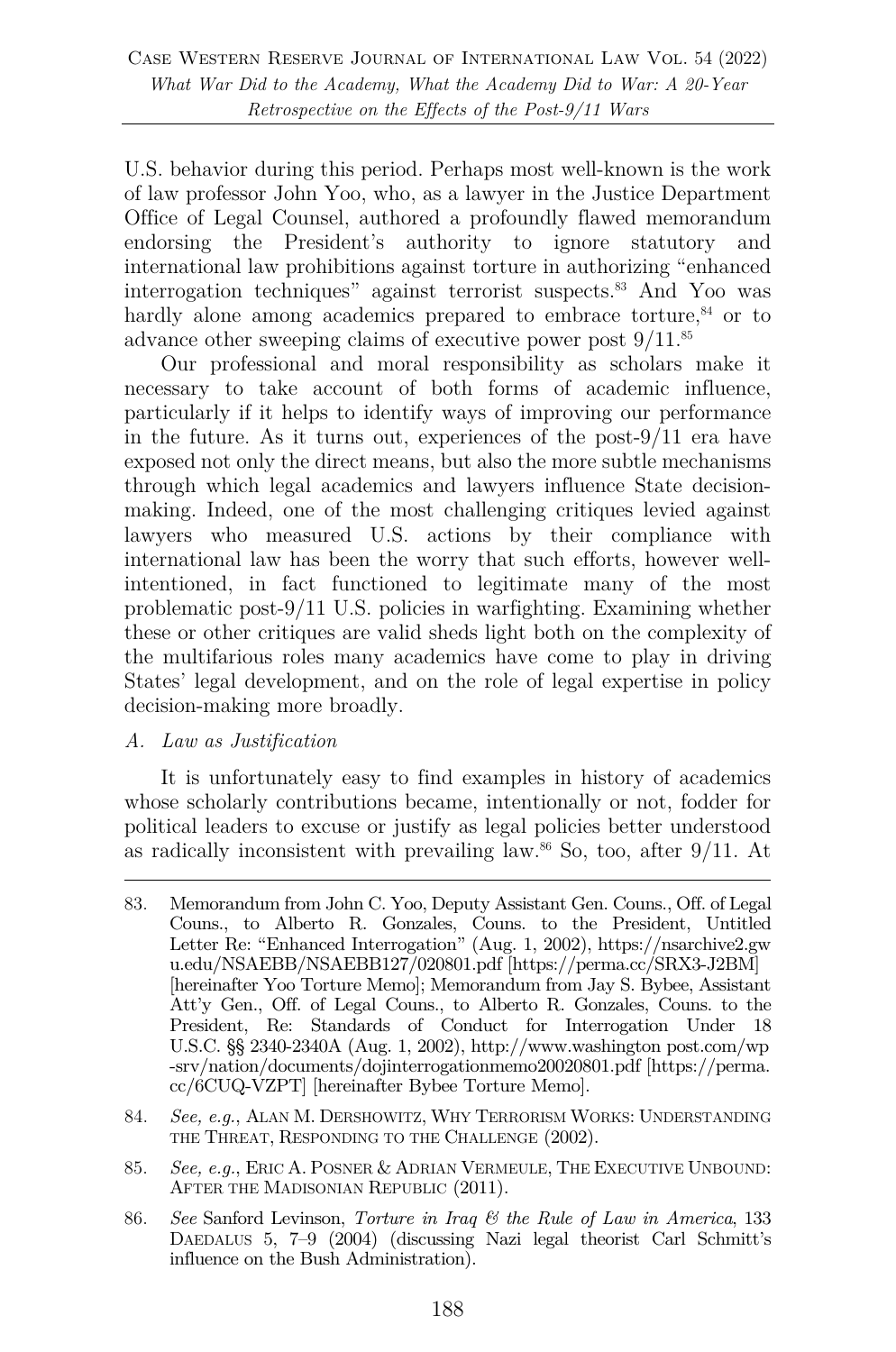roughly the same time that Berkeley Law Professor John Yoo, as a newly-installed attorney in the Justice Department Office of Legal Counsel, was penning his then-confidential memo absolving the President of any need to comply with domestic or international laws prohibiting torture,87 Harvard Law School Professor Alan Dershowitz was preparing to publish his provocative book, *Why Terrorism Works: Understanding the Threat, Responding to the Challenge*. <sup>88</sup> Dershowitz argued, among other things, that Congress should craft legislation to accommodate the need to use torture in case the government were to detain a suspect it believed had vital knowledge of the location or status of a "ticking bomb."89 In Dershowitz's vision, courts could be empowered to issue judicial "torture warrants" authorizing a predetermined amount of non-lethal pressure—"say, a sterilized needle inserted under the fingernails to produce unbearable pain without any threat to health or life."90 Dershowitz saw "the simple cost-benefit analysis for employing such non-lethal torture" as "overwhelming."91 In his eyes, it was "surely better to inflict non-lethal pain on one guilty terrorist who is illegally withholding information needed to prevent an act of terrorism than to permit a large number of innocent victims to die."92 Neither domestic nor international law need pose an obstacle to the proposal, Dershowitz maintained.93 Because the U.S. Constitution could be read not to prohibit the use of physical force to "obtain information needed to save lives," and because the United States had consented to be bound by the Convention Against Torture only to the extent the torture it barred was also prohibited by the U.S. Constitution, the United States could use torture in such cases and "arguably remain in technical compliance with its treaty obligation."94

For some, the national security imperative of counterterrorism post 9/11 furnished an occasion to operationalize theories of international law and executive power they had championed to lesser effect before

- 89. *See* DERSHOWITZ, *supra* note 84, at 142–45.
- 90. *Id.* at 141, 144.
- 91. *Id.* at 144.
- 92. *Id.*
- 93. *See id.* at 136.
- 94. *Id.*

<sup>87.</sup> Yoo Torture Memo, *supra* note 83.

<sup>88.</sup> DERSHOWITZ, *supra* note 84. For a summary of the legal flaws with the argument that Dershowitz and the Bush Administration embraced with respect to U.S. obligations under the Convention Against Torture, see Sarah Cleveland, *The United States and the Torture Convention, Part I: Extraterritoriality*, JUST SEC. (Nov. 14, 2014), https://www.justsecurity.org /17435/united-states-torture-convention-part-i-extraterritoriality/ [https:// perma.cc/L68A-3UE4].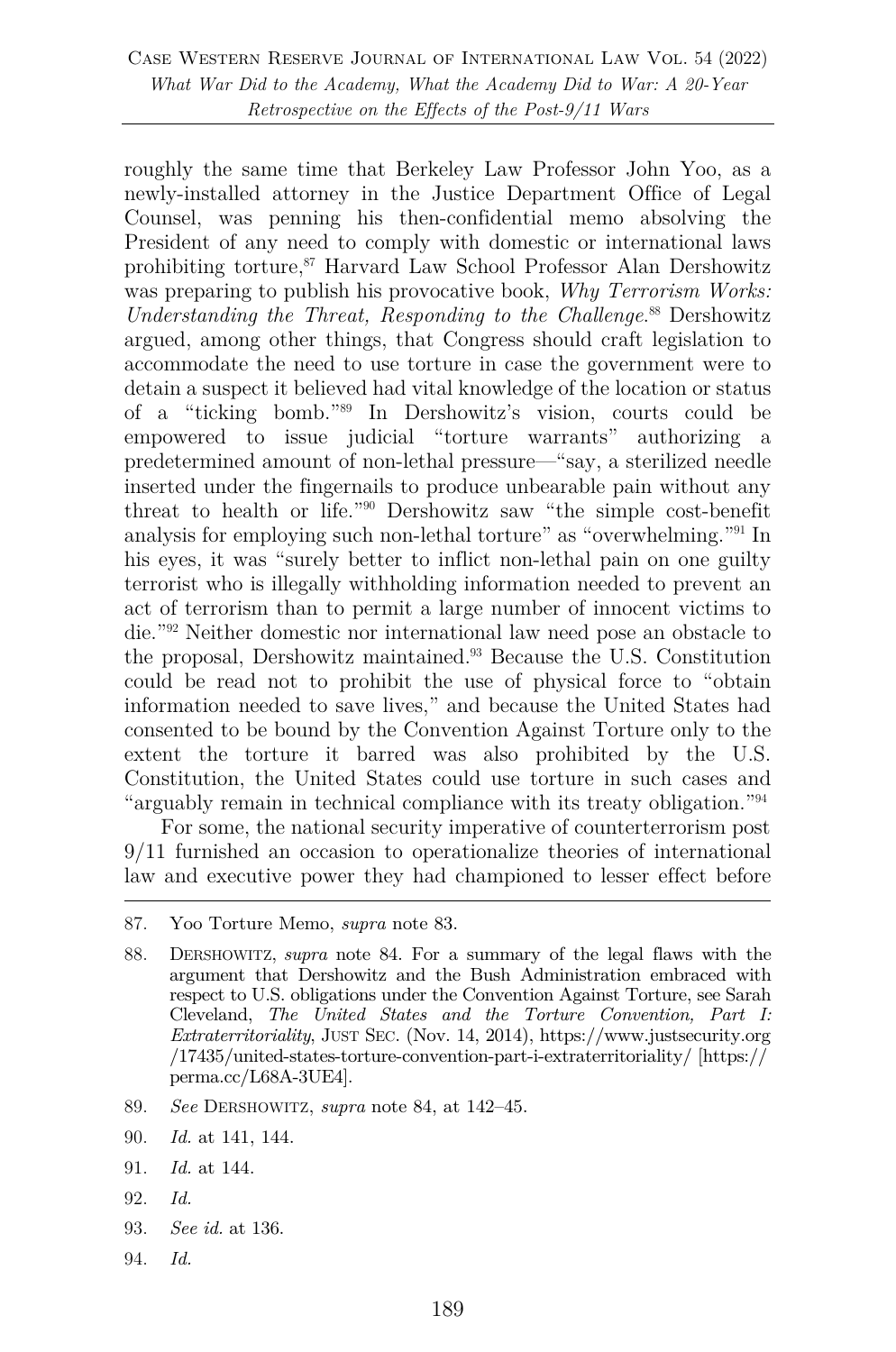Case Western Reserve Journal of International Law Vol. 54 (2022) *What War Did to the Academy, What the Academy Did to War: A 20-Year Retrospective on the Effects of the Post-9/11 Wars*

the attacks.<sup>95</sup> Others entered the post- $9/11$  wars without preconceptions on specific questions of law or security, but ended up embracing new understandings of legal rules and institutions that justified weaker legal constraints on government power in the name of national security.<sup>96</sup> In either form, the work of these scholars had the effect of helping to justify the United States' position that existing legal structures supported its practices of, for example, torture and global surveillance, and, likewise supported the limited jurisdiction of courts to review the interrogation, detention, and trial of terrorism suspects. $\mathcal{F}$  Yet, while scholars' ordinary professional obligations to research and write in depth and with rigor should seem especially pressing when advancing arguments that support claims to extraordinary power, in too much of the post-9/11 literature, scholars fell notably short. For, despite many of these scholars' chronic, self-effacing claims of only modest knowledge in matters of security policy,98 they leveraged their status as experts to

- 95. *See, e.g.*, Martin S. Flaherty, *History Right? Historical Scholarship, Original Understanding, and Treaties as Supreme Law of the Land*, 99 COLUM. L. REV. 2095 (1999) (reviewing John C. Yoo, *Globalism and the Constitution: Treaties, Non-Self-Execution, and the Original Understanding*, 99 COLUM. L. REV. 1955, 1959 (1999)); *see also* ERIC POSNER & ADRIAN VERMEULE, TERROR IN THE BALANCE 56 (2007).
- 96. *See, e.g.*, BRUCE ACKERMAN, BEFORE THE NEXT ATTACK: PRESERVING CIVIL LIBERTIES IN AN AGE OF TERRORISM 3–4, 13 (2006); PHILIP B. HEYMANN & JULIETTE N. KAYYEM, THE LONG-TERM LEGAL STRATEGY PROJECT FOR PRESERVING SECURITY AND DEMOCRATIC FREEDOMS IN THE WAR ON TERRORISM 9 (2014) ("It is the President who has the information and expertise necessary to detect and infiltrate terrorist networks and incapacitate terrorists. Having outsiders second-guessing these steps would inevitably lead to undue executive branch caution . . . Courts, legislatures and even Inspectors General undermine confidence, move much too slowly and need information that they cannot safely be given. Oversight of executive actions, therefore, should lie exclusively within the operating arms of the executive branch.").
- 97. *See, e.g.*, Bybee Torture Memo, *supra* note 83, at 36–37 (quoting THE FEDERALIST NO. 23, at 147 (Alexander Hamilton) (Jacob E. Cooke ed., 1961), "As Hamilton explained, . . . 'there can be no limitation of that authority, which is to provide for the defence and protection of the community, in any matter essential to its efficacy.'"); OFF. OF THE ATT'Y GEN., U.S. DEP'T OF JUST., LEGAL AUTHORITIES SUPPORTING THE ACTIVITIES OF THE NATIONAL SECURITY AGENCY DESCRIBED BY THE PRESIDENT 6-7, 13-15 (Jan. 19, 2006) ("Because of the structural advantages of the Executive Branch, the Founders also intended that the President would have the primary responsibility and necessary authority as Commander in Chief and Chief Executive to protect the Nation and to conduct the Nation's foreign affairs.").
- 98. *See, e.g.*, POSNER & VERMEULE, *supra* note 95, at 6–7 ("We emphasize that, as lawyers we do not have any expertise regarding optimal security policy."); DERSHOWITZ, *supra* note 84, at 13 ("This book is . . . from the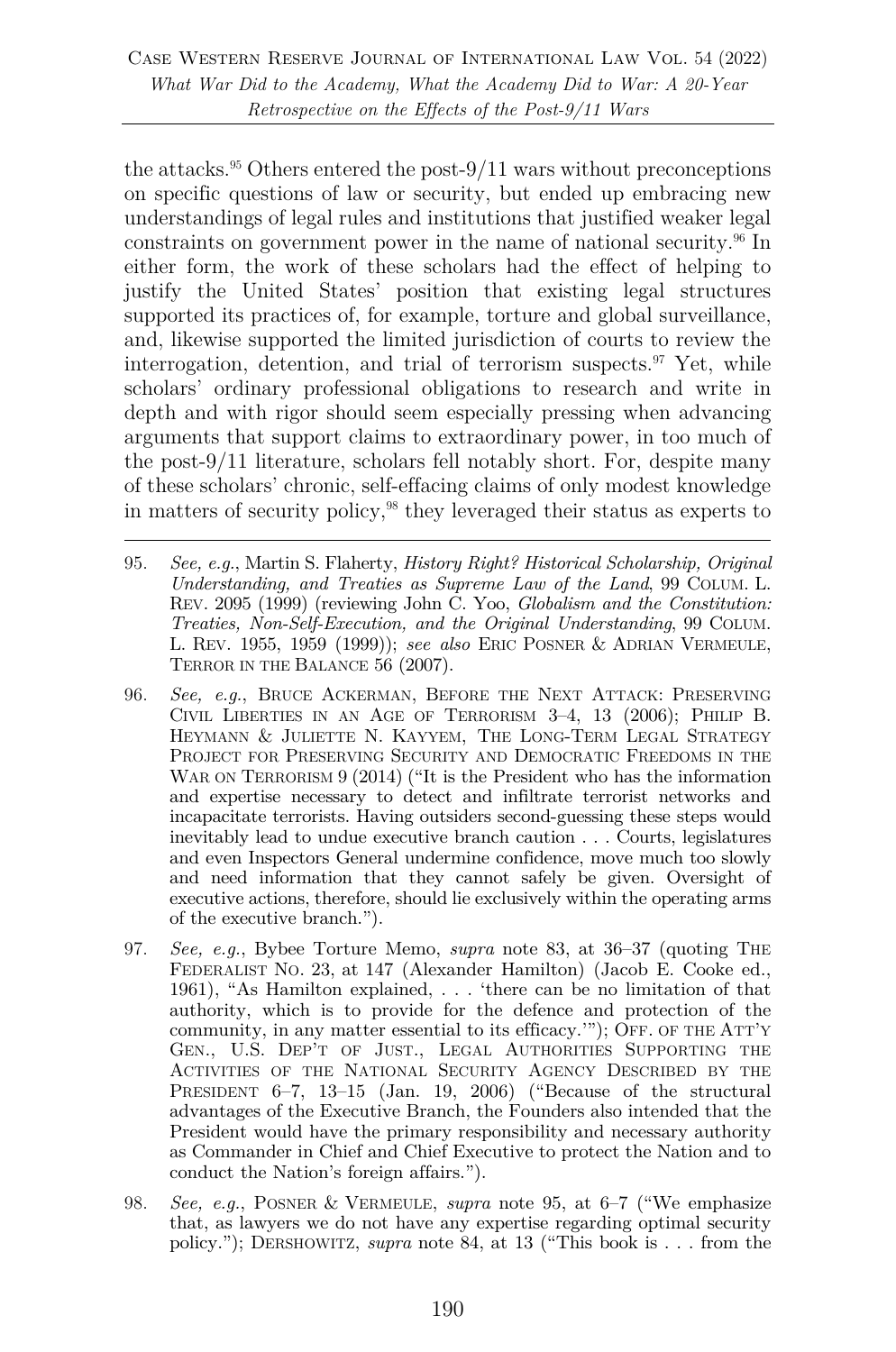make repeated, substantive, yet unsupported claims about the policy necessity of the structural legal arrangements they endorsed. One example: a major terrorist attack will generate "mass panic," undermining "effective sovereignty," and requiring visibly different security measures (such as widespread detention) to reassure the population.99 (Social science literature at the time provided substantial evidence illustrating that "widespread panic is not the pattern following any type of disaster.")100 Another example: inadequate detention (or excessive judicial review) would give "aid and comfort" to our terrorist enemies; further, the uncertainty created by requiring judicial review of such detention imposes a burden on security efforts that exceeds any security benefit.<sup>101</sup> (As multiple accounts by military officers and personnel made apparent, America's legally problematic detention policy was a singular boon to our enemies' efforts in recruitment.) $102$ 

perspective of a defense lawyer and a professor of criminal law and a student of psychology . . . I do not claim the dubious mantle of 'expert' on the broad issue of terrorism."); JOHN C. YOO, WAR BY OTHER MEANS xi (2006) ("I did not expect to be involved in many important decisions. My field of research and writing in the university world was war . . . I had not expected to be too busy because the Bush Justice Department . . . focused primarily on a domestic agenda.").

- 99. ACKERMAN, *supra* note 96, at 41–45, 89.
- 100. LEE CLARKE, MISSION IMPROBABLE 179 n.54 (1999) ("The pattern, in fact, is one of terror, accompanied by a moment of stunned reflection, or even anomie, followed by fairly orderly response. Even in the horrors chronicled by the [U.S.] Strategic Bombing Survey [established in 1944 to study the effects on cities in World War II devastated by firestorms and, later, nuclear attacks], cities burn, bodies explode, houses fall down and still people do not panic.") (citations omitted). *See also* Lee Clarke, *Panic: Myth or Reality?*, 2022 CONTEXTS 21, 22 ("After five decades studying scores of disasters . . . one of the strongest findings is that people rarely lose control."); E.L. Quarantelli, *Sociology of Panic*, *in* INT'L ENCYCLOPEDIA SOC. & BEHAV. SCI. 11020, 11021 (Neil J. Smelser & Paul B. Baltes eds., 2001) (discussing that some researchers believe that panic behavior "is very meaningful and far from most conceptions of irrationality"); Kathleen Tierney, *Disaster Beliefs and Institutional Interests: Recycling Disaster Myths in the Aftermath of 9/11, in* 11 RSCH. IN SOC. PROBS. & PUB. POL'Y 33, 34 (Lee Clarke ed., 2003) (suggesting that notion of widespread panic after disaster is a "myth"); ALAN O'DAY, WEAPONS OF MASS DESTRUCTION AND TERRORISM (2004).
- 101. ACKERMAN, *supra* note 96, at 45–47; POSNER & VERMEULE, *supra* note 95, at 254–56; YOO, *supra* note 98, at 128–29 (2006).
- 102. Matthew Alexander, *I'm Still Tortured by What I Saw in Iraq*, WASH. POST (Nov. 30, 2008), https://www.washingtonpost.com/wp-dyn/content/ article/2008/11/28/AR2008112802242.html [https://perma.cc/3K96-26UX] ("I learned in Iraq that the No. 1 reason foreign fighters flocked there to fight were the abuses carried out at Abu Ghraib and Guantanamo.").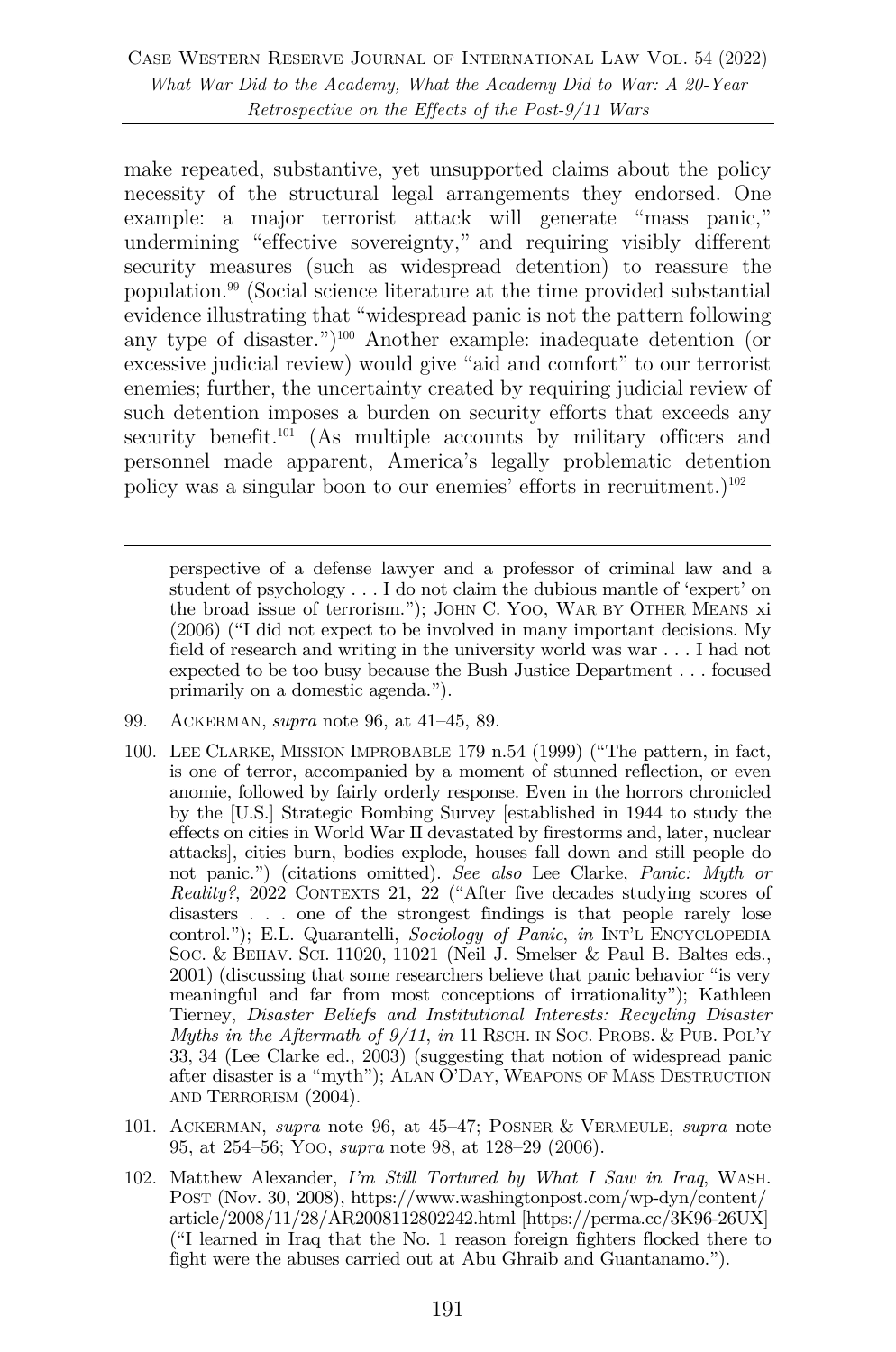Case Western Reserve Journal of International Law Vol. 54 (2022) *What War Did to the Academy, What the Academy Did to War: A 20-Year Retrospective on the Effects of the Post-9/11 Wars*

Yet while it is easy to criticize this form of academic justification, it is less clear how best to guard against its dangers going forward. Scholars' right to raise challenging arguments that force a reconsideration of prevailing norms is, of course, the very essence of academic freedom. Most of this work fell squarely within that tradition, one essential to preserving liberal democracy. At the same time, it should be possible to bolster external mechanisms capable of mitigating the real-world impact of unethical or baseless academic claims. To the extent scholars are acting as practicing lawyers (whether or not in government), more robust policing of legal ethics rules could help steer them away from claims that violate core rules of the legal profession. 103 To the extent scholars are publishing their work in scholarly venues, more rigorous publisher attention to peer review, including as part of the process of student-edited law reviews, could help achieve similar ends for work lacking empirical support. Policy makers at times have no choice but to make difficult decisions quickly based on incomplete information. Academics, as a general matter, rarely face the same time constraints. It should be harder for scholars to claim the mantle of expertise and to insist upon their substantive ignorance at the same time. Authors, editors, ethicists, and publishers can do an invaluable service to law and policy by making sure their professors have done their homework first.

### *B. Law as Legitimation*

Dissenting from the Supreme Court's infamous decision in *Korematsu v. United States*, in which the Court upheld the exclusion of Japanese-American citizens from their homes in a vast military area on the West Coast, Justice Jackson warned that the Court's ratification of the military's order was in some respects more dangerous than the order itself:

[A] judicial construction of the due process clause that will sustain this order is a far more subtle blow to liberty than the promulgation of the order itself. A military order, however unconstitutional, is not apt to last longer than the military emergency . . . But once a judicial opinion rationalizes such an order to show that it conforms to the Constitution, or rather rationalizes the Constitution to show that the Constitution sanctions such an order, the Court for all time has validated the principle of racial discrimination in criminal procedure and of

<sup>103.</sup> There are also a number of reforms that might be pursued to enhance the quality of advice by government legal counsel in particular. *See, e.g.*, Pearlstein, *supra* note 43 (manuscript at 45–46); Emily Berman, *Weaponizing the Office of Legal Counsel*, 62 B.C. L. REV. (2021); ANNIE L. OWENS, AM. CONST. SOC'Y, REFORMING THE OFFICE OF LEGAL COUNSEL: LIVING UP TO ITS BEST PRACTICES (2020).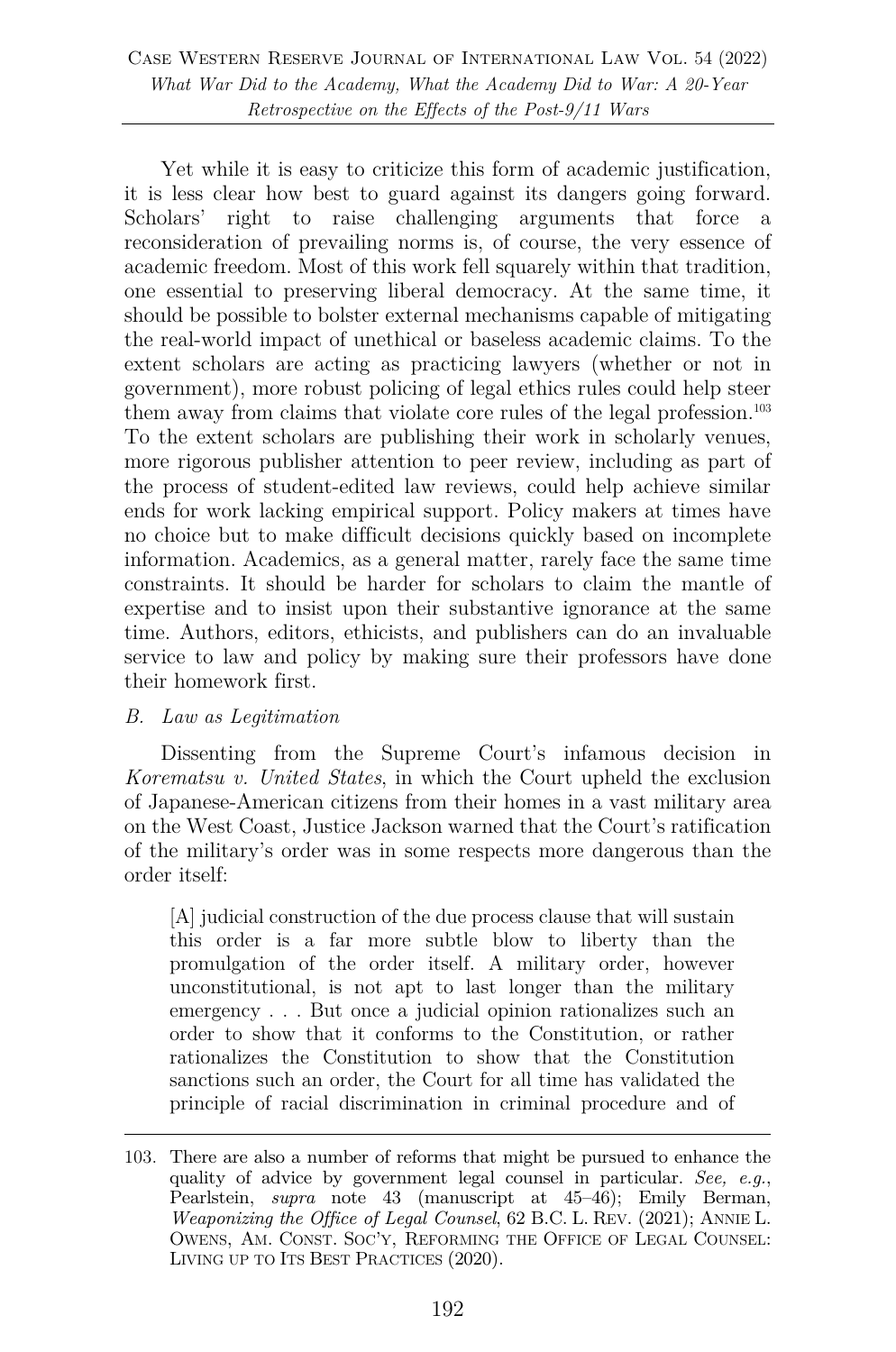transplanting American citizens. The principle then lies about like a loaded weapon ready for the hand of any authority that can bring forward a plausible claim of an urgent need.<sup>104</sup>

Jackson warned about the dangers of legal legitimation—the prospect that post hoc judicial approval, or perhaps even mere judicial engagement, might succeed in normalizing conduct otherwise better marginalized as exceptional.105

In the post-9/11 era, multiple scholars raised concerns that efforts by academics and advocates to embrace international law, in challenging many of the most problematic aspects of U.S. counterterrorism policy, paradoxically produced a similarly legitimating effect. Writing with the benefit of his own experience in both academia and government (as head of the Office of Legal Counsel from 2003– 2004), Jack Goldsmith argued that the raft of "best-selling books, reports, blog posts," and lawsuits challenging the legality of post-9/11 policies managed only "to uncover, challenge, change, and then effectively approve nearly every element of the Bush counterterrorism program."106 Yes, Goldsmith argued, all that work had persuaded Congress and the courts to add some "restrictions and accountability strings" to existing counterterrorism policies, but in the end had really only succeeded in codifying the basic outlines of the original program.107 Rebecca Ingber raised similar concerns, suggesting that the availability of international legal arguments in support of some aspects of executive policy (like wartime detention) made it easier for the executive to continue policies with weaker rights protections than those available under domestic law because of the assumption that executive compliance with international law ensured at least a minimum set of institutional checks and international support.108 Samuel Moyn has recently taken such legitimation concerns even further. He maintains

- 106. GOLDSMITH, *supra* note 72, at xi–xii (2012).
- 107. *Id.* at xii–xiv.
- 108. Rebecca Ingber, *International Law Constraints as Executive Power*, 57 HARV. INT'L L.J. 49, 96, 99–101 (2016). Ingber highlights the continuation of military detention policies for terrorist suspects, even U.S. citizens, for years after 9/11. She notes that organizations, such as the ACLU, declined to take the position in briefs to the U.S. Supreme Court that indefinite military detention of a U.S. citizen was necessarily a violation of the U.S. Constitution. *Id.* at 99 (citing Brief Submitted on Behalf of the American Civil Liberties Union as *Amici Curiae*, Hamdi v. Rumsfeld, 542 U.S. 507 (2004) (No. 02-7338), 2002 WL 33962810, at 27–29). *See also* Brief for the American Bar Association as Amicus Curiae in Support of Petitioners at 11a–14a, 20a–21a, Hamdi v. Rumsfeld 542 U.S. 507 (2004) (No. 03-6696).

<sup>104.</sup> Korematsu v. United States, 323 U.S. 214, 245–46 (Jackson, J., dissenting).

<sup>105.</sup> *See, e.g.*, *id.*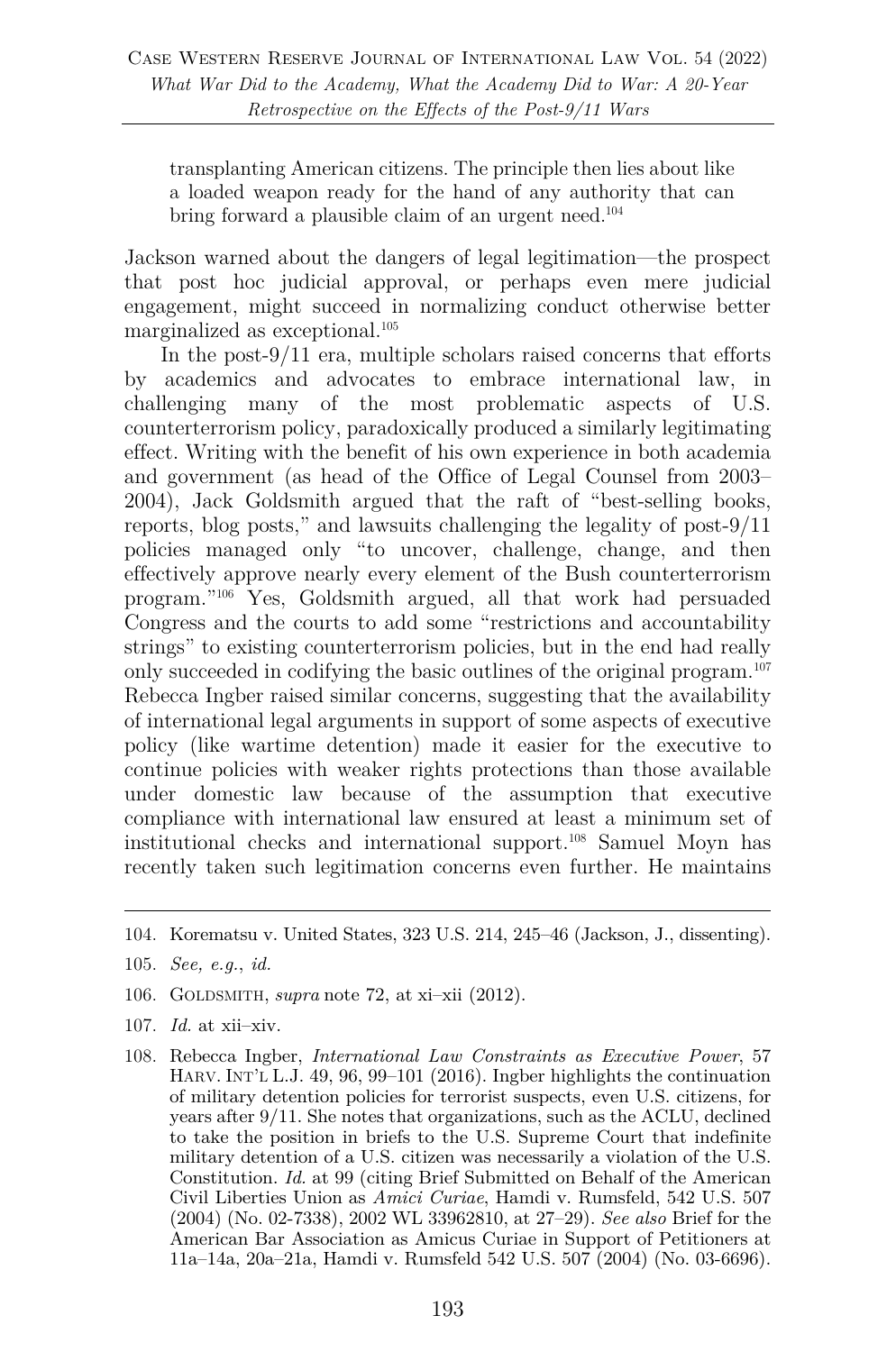that efforts by academics and non-governmental organizations ("NGOs") to demand compliance with international laws regulating the conduct of war effectively prolonged the war's duration, either by tamping down popular resistance that would otherwise have given rise to a greater push for ending war by the American people, or by giving President Obama and members of his Administration some degree of moral or psychological comfort in their actions that helped them rationalize their role in the continued use of military force.<sup>109</sup>

There can be little question that even the most rigorous, good faith scholarship or advocacy can have unintended consequences, even consequences that are the opposite of one's intent. While there is surely a vast moral and ethical difference between lawyers and scholars who advance profoundly flawed or unethical legal arguments in the interest of supporting a favored policy, and lawyers and scholars who advance legally sound arguments to uncertain ends, all should be self-conscious about the range of effects a seemingly straightforward legal analysis can have. Indeed, if arguments like Moyn's were substantiated, it should lead proponents of the legal regulation of war, both inside academia and out, to a fundamental reassessment of the project of international humanitarian law.

Yet concerns about the legitimating effect of legal arguments advanced outside the courts are far easier to raise than prove. There remains significant room, for example, for good faith disagreement about the accuracy of Goldsmith's assessment of recent history. He is, of course, correct that Congress ultimately codified the Supreme Court's view in *Hamdi v. Rumsfeld*<sup>110</sup> holding that a 2001 statute authorized the use of military detention for members of al-Qaeda, the Taliban, and associated forces, so long as those detentions complied with baseline standards under international law.<sup>111</sup> Indeed, the 2001 Authorization for Use of Military Force ("AUMF") and associated codifications remain on the books today—and the subject of growing and increasingly bipartisan criticism on Capitol Hill.<sup>112</sup> On the other hand, dismissing the effect of *Hamdi* and subsequent developments as

- 110. *See* Hamdi v. Rumsfeld, 542 U.S. 507 (2004).
- 111. Authorization for Use of Military Force, Pub. L. No. 107-40 § 2, 115 Stat. 224–25 (2001); 18 U.S.C. § 4001.
- 112. *See Authorizations of Use of Force: Administration Perspectives: Hearing Before the S. Comm. on Foreign Rels.*, 117th Cong. (2021) (statement of Sen. Menendez, Democratic Chair of the S. Comm. on Foreign Rels.) ("In my view it is irresponsible to keep outdated authority on the books to address future hypothetical threats for which it was never intended"), https://www.foreign.senate.gov/hearings/authorizations-of-use-of-forceadministration-perspectives-080321 [https://perma.cc/YM2A-NFBA].

<sup>109.</sup> SAMUEL MOYN, HUMANE: HOW THE UNITED STATES ABANDONED PEACE AND REINVENTED WAR (2021).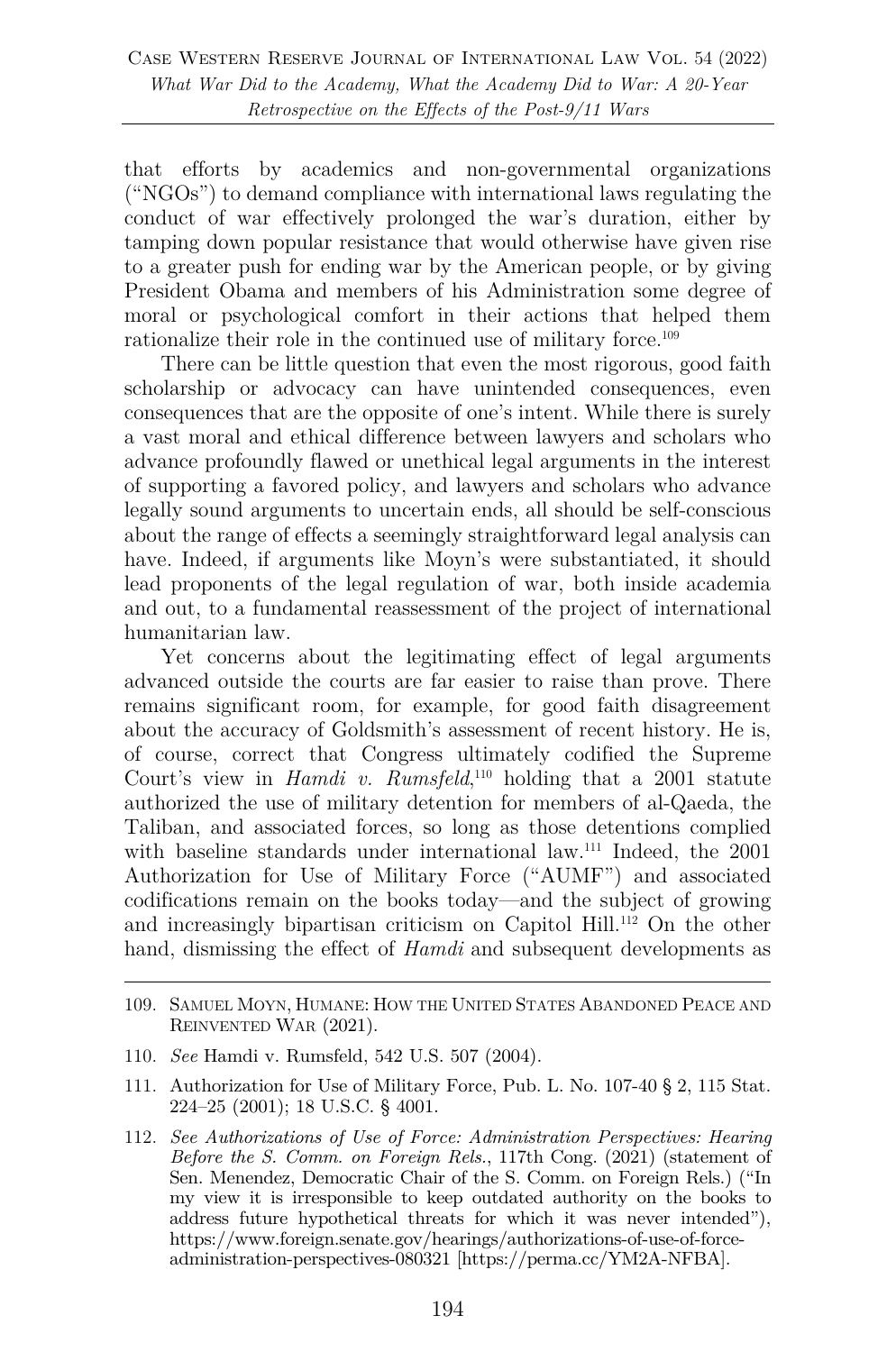doing no more than adding a few "accountability strings" risks underestimating key real-world impact of legal attention to detention practices post-9/11. Among others, legal limitations and other burdens associated with those AUMF-based detentions have remained significant enough that no U.S. President has seen fit to bring any new prisoners to Guantánamo Bay since 2008.113 And the U.S. military has been gradually extricating itself from post-9/11 detention operations ever since.114

Moyn's argument, that the U.S. embrace of humanitarian legal restrictions prolonged U.S. participation in the post-9/11 wars (by tamping down otherwise change-producing public outrage about war's violence),  $115$  is even less persuasive. As a matter of causation, the relative lack of any popular uprising in the United States against our prolonged post-9/11 wars is radically overdetermined. Indeed, it has been easy for Americans to live in near total ignorance of war's existence, much less human cost. Across all three presidential debates during the 2020 election campaign, for example, no candidate fielded a single question about Afghanistan.<sup>116</sup> For eighteen years (including the first eight years after 9/11), Department of Defense policy prohibited all media coverage of the return of fallen soldiers to U.S. soil.117 Neither is there much occasion for the vast majority of Americans to come into contact with members of the military at all. Today, fewer than one half

- 115. *See* MOYN, *supra* note 109, at 252–55.
- 116. Bonnie Kristian, *The U.S. Has Little to Show for 2 Decades of War in Afghanistan: Not Even a Mention at the Presidential Debates*, BUS. INSIDER (Oct. 28, 2020, 10:08 AM), https://www.businessinsider.com/no-mentionof-us-wars-at-biden-trump-presidential-debates-2020-10 [https://perma.cc/ 5MDV-METW].
- 117. *Obama Administration Lifts Blanket Ban on Media Coverage of the Return of Fallen* Soldiers, NAT'L SEC. ARCHIVE (Feb. 26, 2009), https://nsarchive2. gwu.edu/news/20090226/index.htm [https://perma.cc/ZC96-VF2V]; CRISIS COORDINATION CTR., OFF. OF THE SEC. OF DEF., PUBLIC AFFAIRS GUIDANCE: OPERATION DESERT STORM CASUALTY AND MORTUARY AFFAIRS (1991).

<sup>113.</sup> Sarah Almukhtar et al., *The Guantánamo Docket*, N.Y. TIMES (Oct 14, 2021), https://www.nytimes.com/interactive/2021/us/guantanamo-baydetainees.html [https://perma.cc/3DUT-VQZ4].

<sup>114.</sup> *See, e.g.*, Thomas Gibbons-Neff et al., *Pentagon Accelerates Withdrawal from Afghanistan*, N.Y. TIMES (May 26, 2021), https://www.nytimes.com/ 2021/05/25/us/politics/us-afghanistan-withdrawal.html [https://perma.cc/ 3XK8-PV3L]; Jane Arraf & Eric Schmitt, *U.S. to Announce Troop Drawdown from Iraq*, N.Y. TIMES (July 25, 2021), https://www.nytimes.co m/2021/07/24/world/middleeast/iraq-biden-us-forces.html [https://perma. cc/6W4Q-SUQV].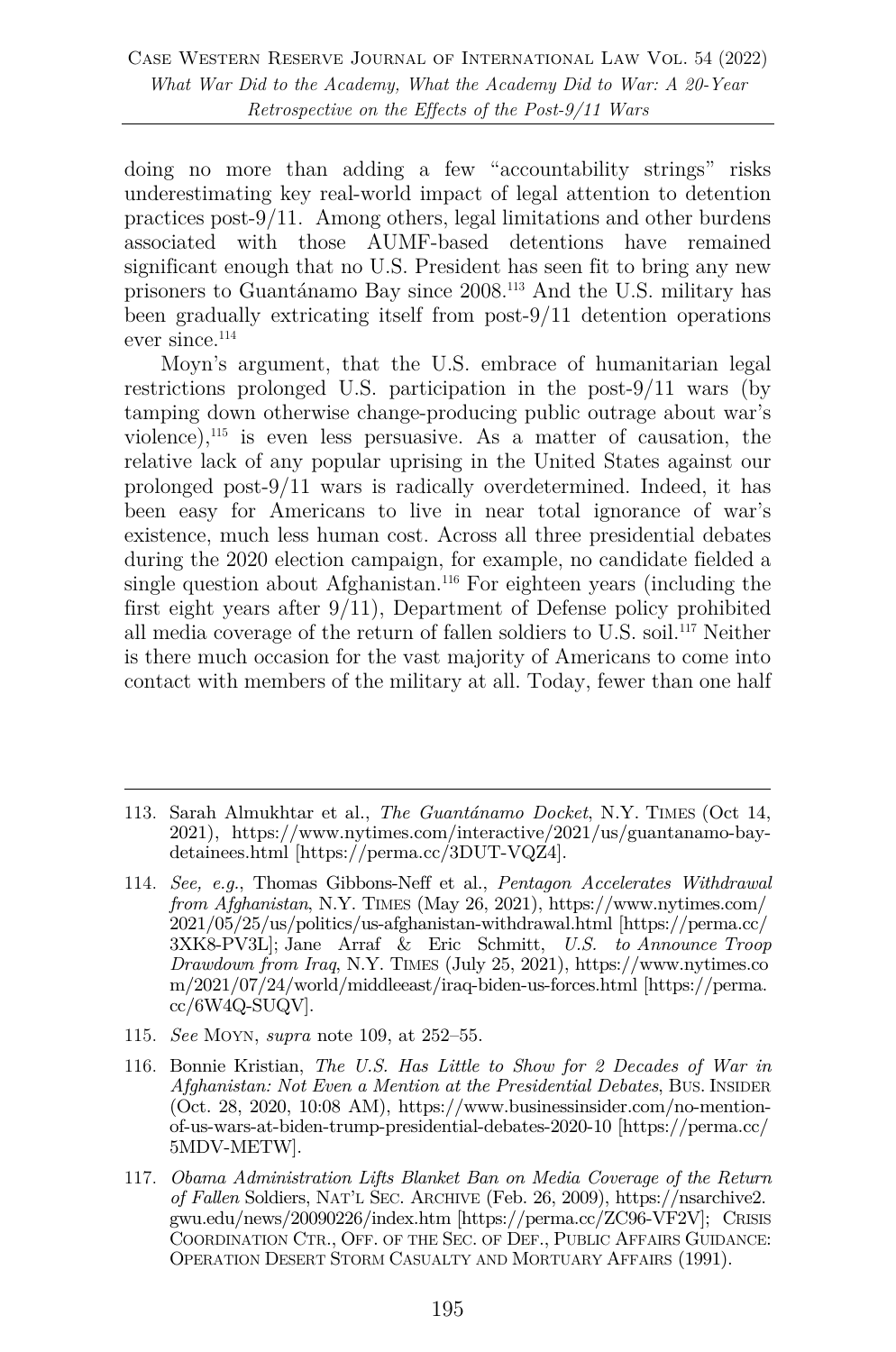of one percent of Americans serve in the U.S. Armed Forces.118 More, even if Americans had been paying closer (or any) attention, post-9/11 metrics of public opinion make it far from apparent that a war of greater brutality would have triggered greater public hostility. In the first decade after the attacks, one of the most popular shows on television was "24," a weekly celebration of the effectiveness of torture as an essential interrogation device in responding to the perennial "ticking bomb" to be disarmed.119 More recent opinion polls continue to show that the public is roughly evenly divided on whether it is ever acceptable for the country to use torture in interrogation.<sup>120</sup>

While these examples may thus offer particularly weak support for the notion that certain legal positions can help legitimate, rather than curtail, problematic State policy, these scholars nonetheless do the academic study of international law a favor by focusing on the extent to which legal rules and incentives operate not simply by shaping State decision-making writ large, but by shaping decision-making by particular individual officials charged with conducting affairs of State. Moyn may well be faulted for failing to substantiate his hypothesis that legal commitments to end torture and minimize civilian casualties made it psychologically easier for members of the Obama Administration to support the continued use of force (it would of course be profoundly concerning were the effect otherwise).121 But he is right to insist that lawyers recognize their capacity to influence the individuals who are guided by their counsel. Indeed, a more empirically oriented inspection of this form of influence, considered below, raises the prospect that legal analysis may not only be capable of legitimating moral or policy choice, but of effectively supplanting it.

- 118. *Demographics of the U.S. Military*, COUNCIL ON FOREIGN RELS. (July 13, 2020, 8:00 AM), https://www.cfr.org/backgrounder/demographics-us-mil itary [https://perma.cc/TP9H-JYMN].
- 119. *See 24*, IMDB, https://www.imdb.com/title/tt0285331/ [https://perma. cc/R3M2-CSV5]; *see also* DERSHOWITZ, *supra* note 84, at 143 (discussing the "ticking bomb" scenario, a hypothetical situation where a bomb has been activated and the only person who may have information to prevent or minimize the potential damage from an explosion of the bomb is the suspect, who refuses to disclose this information).
- 120. Alec Tyson, *Americans Divided in Views of Use of Torture in U.S. Anti-Terror Efforts*, PEW RSCH. CTR. (Jan. 26, 2017), https://www.pewresearc h.org/fact-tank/2017/01/26/americans-divided-in-views-of-use-of-torturein-u-s-anti-terror-efforts/ [https://perma.cc/Z6B2-XZ6D].
- 121. Indeed, hypothesizing that efforts to adhere to procedures aimed at limiting civilian casualties gave war leaders psychological comfort is far different from arguing that policy makers thought compliance with humanitarian rules was necessary or sufficient cause for the use of military force in the first instance, or that such limits led leaders to prolong a war they otherwise believed to be without independent moral or political justification.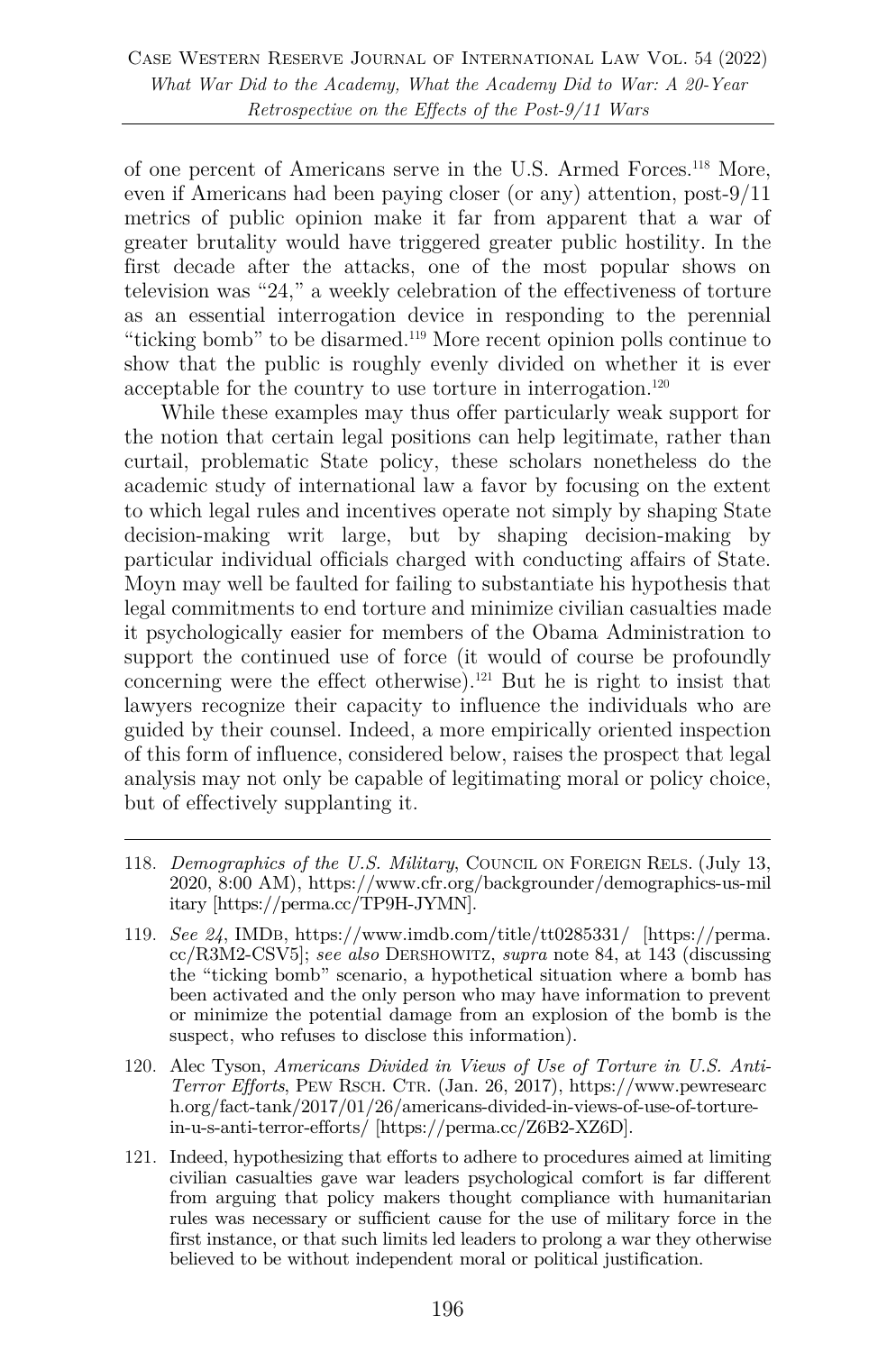#### *C. Law as Moral Avoidance*

Accounts of the Obama Administration national security process invariably describe internal administration debates as "lawyerly," perhaps an unsurprising consequence of an administration in which the President, Vice President, Secretary of State, and many other senior policy advisors all held law degrees.122 That professional ethos clearly brought some advantages, including a commitment to a regularized decision-making process that considered the views of competing voices inside the Executive Branch.<sup>123</sup> It is also perhaps unavoidable in such circumstances that legal counsel and substantive legal requirements end up organizing and setting the "framework" for policy discussion, as policy-makers anticipate having to justify their actions to Congress, the courts, and the general public. <sup>124</sup> Yet while it is neither surprising nor necessarily problematic that law should come in this way to "suffuse the basic process of [policy] choice," $125$  the post-9/11 years raised the prospect that exclusive or overly myopic attention to legality might come to eclipse or even supplant policy makers' attention to an action's moral, strategic, or practical advisability.

Consider two anecdotes from a qualitative study I undertook, surveying senior national security policy officials who served in the Bush and Obama Administrations between 2001–2017.<sup>126</sup> As one senior Bush Administration official described, in internal decision-making about whether or not to adhere to the Geneva Conventions in the early years after 9/11, counsel would often develop legal guidance in relative isolation from agency policy officials, a practice the official characterized as a "disaster."127 Lawyers' "perspective on these issues is almost always narrower than the national interest writ large," the official noted.128 "The lawyers were asking, 'what can we do to give the President flexibility?' And presidential flexibility is an important idea. But there are broader interests here."129 In this account, the early bureaucratic disconnect between lawyers and the range of administration policy makers helped facilitate the embrace of options

- 122. CHARLIE SAVAGE, POWER WARS: INSIDE OBAMA'S POST-9/11 PRESIDENCY 65 (2015).
- 123. *Id.* at 66–67.
- 124. Pearlstein, *supra* note 43 (manuscript at 4, 7).
- 125. *See* ABRAM CHAYES, THE CUBAN MISSILE CRISIS: INTERNATIONAL CRISES AND THE ROLE OF LAW 103 ("The requirement of justification suffuses the basic process of choice.").
- 126. Pearlstein, *supra* note 43 (manuscript at 2, 12).
- 127. *Id.* at 37–38.
- 128. *Id.*
- 129. *Id.* at 38.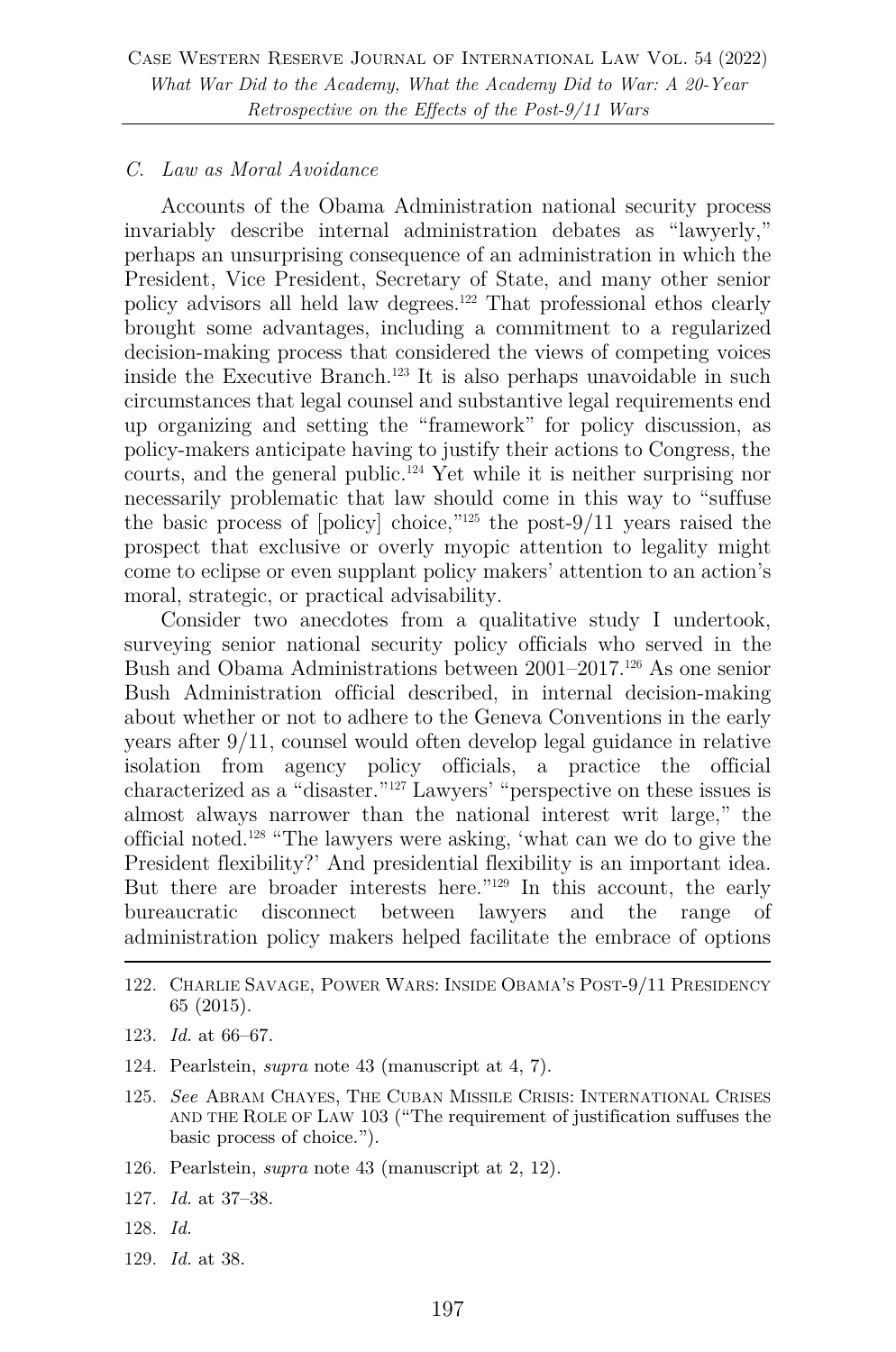that lawyers stretched to deem legal, even when key members of the policy team would have rejected them on policy grounds as insensible.

By contrast, accounts of Obama Administration decision-making describe lawyers as integrated at every stage of the policy-making process, so much so that senior policy makers themselves began internalizing a legal-analytical approach. "You end up having operators who never went to law school, but the legal issues keep recurring and so they get used to them and even raise them themselves," noted one interviewee.130 So it was that in identifying examples in which legal rules changed policy outcomes, four separate administration policy decisionmakers cited the President's decision not to use military force against Syria following that country's 2013 use of chemical weapons.<sup>131</sup> The President decided against the use of force, in this account, in substantial measure because legal counsel were not convinced such an attack would be lawful. In one sense, this is indeed an important example of law (or at least, lawyers) functioning as an effective constraint on power. Yet a fifth official, also directly involved in decision-making, suggested a different reading. <sup>132</sup> Noting that the President had a range of concerns about the wisdom of a U.S. military intervention in Syria at that time, the official suggested the law might have served in that instance as more of "an off ramp" for an action the President was, that official believed, disinclined to take under any circumstances. That it nonetheless seemed to take a legal analysis—indeed, an unusual legal analysis capable of producing a conclusive "no" in a field in which the law is rife with shades of gray—to settle the presidential decision raises a different question. Had the lawyers approved, would the President have been more likely to pursue military action, notwithstanding deep policy reservations about its wisdom?

It is easy to see why the application of international law to the complex questions of the post-9/11 wars could so wholly capture the interest of lawyers, teachers, and policy makers alike, as the accounts of internal deliberation, and the explosion of external writing on the subject made clear.<sup>133</sup> The law that exists in the field is intricate and challenging to master. Legal counsel and legal academics seem especially knowledgeable and authoritative about its effects, and the law in general seems reassuringly concrete to reporters struggling to make sense of shifting policy, and to policy makers who, in the fog of war, are constantly compelled to make impossibly weighty decisions based on imperfect information about life and death. The law can seem

- 132. *Id.* at 43.
- 133. *See supra* note 62 and accompanying text.

<sup>130.</sup> SAVAGE, *supra* note 122 at 66 (quoting Lisa Monaco, Homeland Security Advisor to President Obama).

<sup>131.</sup> Pearlstein, *supra* note 43 (manuscript at 19).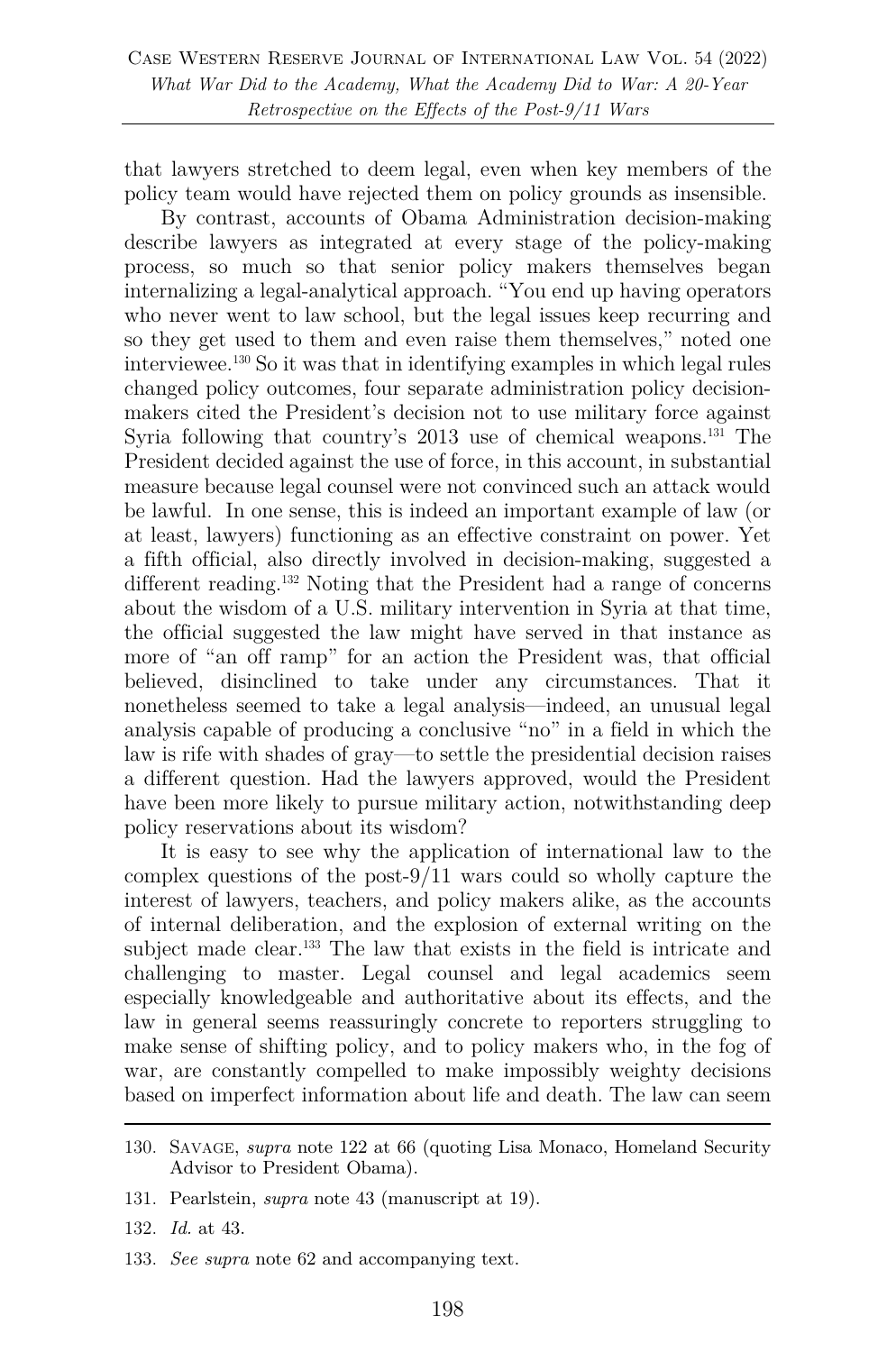like a lifeline of relative clarity in a universe of chronic ambiguity. For no matter how much ambiguity the law itself contains, the relatively formal task of legal interpretation is still easier and more cabined than the far more free-form task of exercising integrated moral and political judgment. It is always easier to answer questions about what is legal than it is to answer questions about whether some action is good idea.

Yet *pace* Lieber—who hoped that "the laws of war provided a framework for ethical decision making"134—it is a mistake to imagine that analysis of an action's legality can stand in for an assessment of its moral, strategic, or practical advisability. Indeed, it was the West Point Lieber Institute itself that recently published an essay emphasizing that "[t]he law of armed conflict was not designed to serve as a comprehensive normative framework for debating the rights and wrongs of war."135 The law of armed conflict does not distinguish, for example, between the relative justness of the cause of the warring parties—but policy makers certainly should. The law of armed conflict likewise categorically tolerates the loss of innocent, civilian life in certain circumstances. Yet while it is easy to conclude that some such losses are legal, policy makers will make better decisions if they nonetheless ensure their framework for decision-making equally requires that they internalize the independent moral and political costs. Indeed, even when the law itself requires a greater range of moral considerations, law speaks in a language that makes it possible to keep the real costs of decision-making comfortably abstract, far removed from the lived experience of war.136 Legal guidance in war—whether lawyer to client, or scholar to public—should take care to emphasize that the question of what the law permits not function to settle the question of what States should do.

## IV. CONCLUSION

It is entirely necessary and appropriate that legal academics—as scholars and lawyers—engage in the technical work of studying, evaluating, and applying the law. It is indispensable to providing specific and meaningful guidance to warriors, and to exposing the gaps in the law that remain. But it is a mistake for academics or lawyers and especially for academics who are lawyers—to foster a view that

<sup>134.</sup> WITT, *supra* note 1, at 368 (describing Lincoln's internal deliberations in 1862).

<sup>135.</sup> Aurel Sari, *Israeli Attacks on Gaza's Tower Blocks*, LIEBER INST. FOR L. & WARFARE (May 17, 2021), https://lieber.westpoint.edu/israeli-attacksgazas-tower-blocks/ [https://perma.cc/R2EJ-YTDR].

<sup>136.</sup> *See* Naz K. Modirzadeh, *Cut These Words: Passion and International Law of War Scholarship*, 61 HARV. INT'L L.J. 1, 53 (2020).